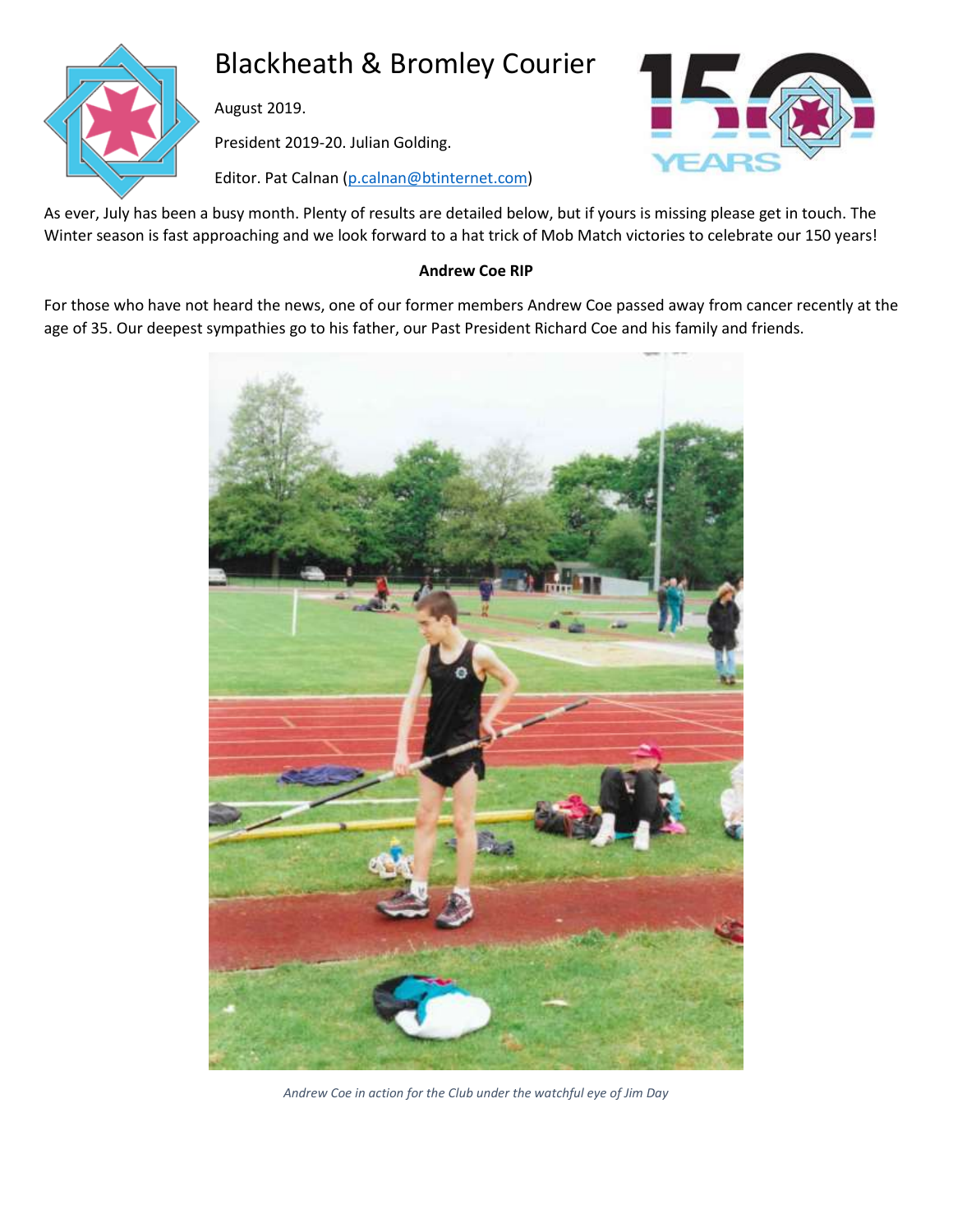#### **Club 150 Celebrations**

**Club 150 Leaderboard** – Full details and latest standing are on the Club website. "A year long running challenge to get all members to run an officially timed mile".

**150 Anniversary Dinner** at the House Of Commons, Thursday 7<sup>th</sup> November 2019. To reserve your place contact Chris Haines. Again full details are on the Club website.

#### **Forthcoming Club events**

**August**

**Sat 3. British Athletics League Premier Division, Birmingham**

**Sat 3. UK Womens League Premier Division, Birmingham**

**Sun 4. Kent Young Athletes League, Medway Park**

**Sat 10 – Sun 11. BMAF Track and Field Championships, Birmingham**

**Sun 11. Leaderboard Challenge, Norman Park. 10am.**

**Weds 14. Parris Handicap, Hayes**

**Sat 17. Southern Athletics League, Battersea**

**Sat 17 – Sun 18. SEAA U13/U15/U17 Championships, Ashford.**

**Sat 24 – Sun 25. British Championships, Birmingham.**

**Mon 26. KCAA U13 Pentathlon Championships, Tonbridge.**

**Sat 31 – Sun 1 Sept. EA U15/U17 Championships, Bedford.**

#### **September**

**Sat 7 – Youth Development League, Lower Age Group, Final, Manchester.**

**Sun 8 – Youth Development League, Upper Age Group, Final, Manchester.**

**Weds 11 – Parris Handicap, Hayes.**

**Sat 14 – Will Bolton Relays, Sparrows Den. (Bennett Cup Race 1)**

**Sat 14 – Sun 15. KCAA Combined Events, Under 13s and Masters Championships, Erith.**

**Sat 21 – European Champions Clubs Cup for Juniors, Leiria, Portugal**

**Sun 22 – SEAA 6/4/3 Stage Road Relays, Crystal Palace.**

**Sun 22 – KCAA Relays/ Masters Jumps Championships, Medway Park**

**Sun 22 – The Jim Day Memorial Pole Vault Event, Sutton.**

**Sun 29 – Club 5 Mile Championships, Hayes (Clubhouse). (BCR2)**

#### **Social**

**Weds 14th August. BBQ after Parris Handicap.**

**Friday 11th October. Vice Presidents Supper. Hayes.**

**Friday 25 th October. Fund raising Wine Tasting and Quiz Night.** Tickets and info fro[m Claire\\_austridge@yahoo.co.uk](mailto:Claire_austridge@yahoo.co.uk)

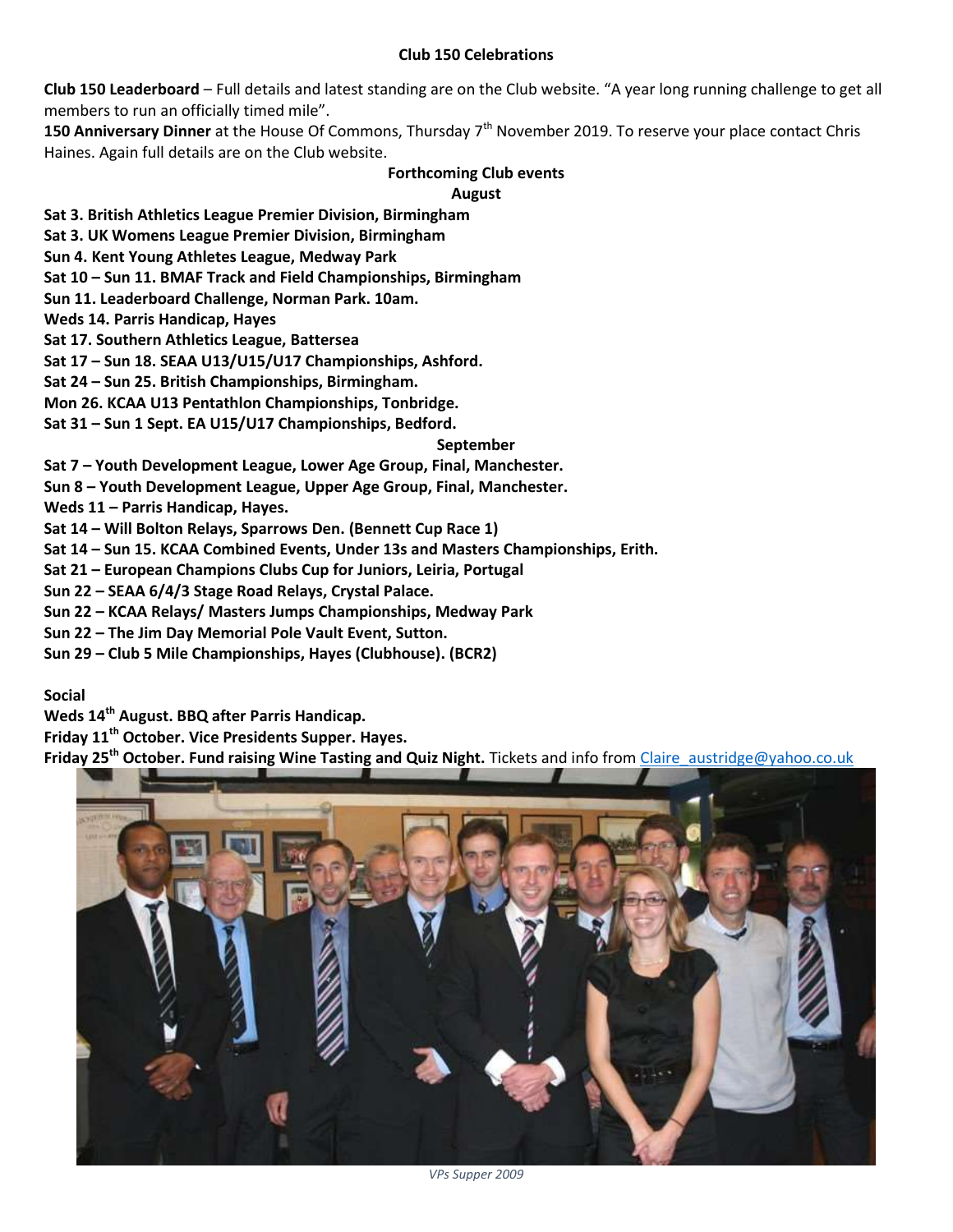#### **Results**

# **1/7/19**

**BMC Regional Races, Leeds.** 800. A. 1. Alex Botterill 1.51.28, 6. James Habergham 1.55.47.

**3/7/19**

**Johnson Bowl.** 4 Miles. 1. Roger Michell (M70) 40.25, 2. David Hoben (M65) 47.30, 6. Nolan Simmons (M75) 54.09. 2 Miles. 1. Jonathan Ellerton (U13B) 23.09.

**Lee Valley Open.** 100. MX3. 6. Toby Olubi 10.94 (0.2). MX13. 4. Tyra Khambai-Annan 12.58 (1.2). 200. MX6. 3. Joe Fuggle 22.65 (-0.9).

**Rosenheim League Division East**. 800. 1. Prince Reid 2.06.4.

**University Of Birmingham Midweek Open Series**. 100H. R1.R1. 2. Marcia Sey 13.7 (0.0). R2.R1. 2. Marcia Sey 13.84 (0.0). **Warwickshire Open Graded Series, Coventry**. 400. 1. Dan Putnam 47.3.

**5/7/19**

**IAAF Diamond League, Lausanne, SUI**. 100. 2. Dina Asher Smith 10.91 (0.2)

# **6/7/19**

**British Athletics League Premier Division, Sheffield.** 100. A. 8. Korede Awe 10.79 (-0.3). B. DQ Dan Putnam. 200. A. 8. Matthew Knight 22.03 (1.3). B. 8. Duayne Bovell 22.71 (-0.9). 400. A. 3. Ethan Brown 47.01. B. 1. Dan Putnam 47.26. 800. A. 1. Angus Harrington 1.50.81. B. 4. James Habergham 1.55.22. 1500. A. 1. Will Fuller 3.53.24. B. 2. Declan Neary 3.57.17. 5000. A. 7. Charlie Davis 15.00.86. B. 3. Josh Schofield 15.11.42. 110H. A. 5. Alex Nwenwu 16.38. B. 5. Lewis Ely 25.98. 400H. A. 4. Joe Fuggle 53.1. B. 5. Bailey Stickings 62.02. 3000 s/chase. A. 4. Lewis Mills 9.34.31. B. -. 4X100. DQ. B&B (Duayne Bovell, Dan Putnam, Matthew Knight, Korede Awe). 4x400. 5. B&B (Joe Rogers, Dan Putnam, Jordan Layne, Joe Fuggle) 3.15.82. HJ. A. 2=. Kelechi Aguocha 2.05. B. 4. Lewis Ely 1.85. LJ. A. 5. Ben Sutton 6.79. B. 2. Jonathan Ilori 6.63. TJ. A. 2. Jonathan Ilori 15.94. B NJ Rob Sutherland. PV. A. 6. Barnaby Corry 3.80. B.-. SP. A. 8. Dele Aladese 9.05. B. 6. Duayne Bovell 8.44. DT. A. 7. Dele Aladese 41.51. B. 8. Duayne Bovell 22.12. JT. A. 8. Angus Harrington 44.69. B. 8. Duayne Bovell 19.68. HT. A. 8. Dele Aladese 13.50. B. 7. Duayne Bovell 12.04. Match. 1. Birchfield 362, 2. Newham & Essex Beagles 318.5, 3. City Of Sheffield & Dearne AC 294, 4. Harrow 272.5, 5. Shaftesbury Barnet 272, 6. Woodford Green with Essex Ladies 248, 7. Blackheath & Bromley 219, 8. Cardiff 155. Standings after 3 matches. 1. Birchfield 23 (1023), 2. Newham & Essex Beagles 22 (992), 3. Harrow 16 (848.5), 4. Shaftesbury Barnet 15 (820), 5. Wood ford Green with Essex Ladies 11 (774), 6. City Of Sheffield & Dearne 10 (770), 7. Cardiff 6 (603), 8. Blackheath & Bromley 5 (654.5).

**UK Womens League Premier Division, Eton**. 100. A. 6. Marcia Sey 12.23 (-0.7). B. Anastasia Davies 12.29 (-0.4). 200. A. 7. Mallory Cluley 25.71. B. -. 400. A. -. B. -. 800. A. -. B. -. 1500. A. 6. Niamh Bridson Hubbard 4.51.00. B. -. 3000. A. 6. Niamh Bridson Hubbard 10.01.52. B. -. 100H. A. 4. Marcia Sey 13.65 (-0.1). B. 1. Anastasia Davies 13.89 (-1.7). 400H. A. Alex Hill 60.98. B. 5. Sophie Elliss 64.11. 2000s/c. A. -. B. -. 4x100. -. 4x400. -. HJ. A. 4. Deborah Martin 1.75. B. 2. Danielle Hopkins 1.65. LJ. A. 1. Sarah Abrams 6.07. B. 8. Danielle Hopkins 4.96. TJ. A. 2. Zara Asante 12.91. B. 2. Sarah Abrams 11.88. PV. A. 4. Sophie Dowson 3.60. B. -. SP. A. 2. Divine Oladipo 16.46. B. 4. Hannah Macaulay 10.05. DT. A. 2. Divine Oladipo 50.65. B. 3. Hannah Macaulay 39.54. JT. A. 8. Danielle Hopkins 24.35. B. 5. Isabelle Bridge 23.46. HT. A. 5. Gemma Vickery 53.66. B. 2. Molly Walsh 52.26. Match. 1. Thames Valley Harriers 250.5, 2. Windsor Slough Eton & Hounslow 188, 3. Notts AC. 157.5, 4. Birchfield 156, 5. Cardiff 145, 6. Edinburgh AC 138, 7. Blackheath & Bromley 118, 8. Trafford 115. Standings after 2 matches. 1. Thames Valley Harriers 16 (485.5), 2. Windsor Slough Eton & Hounslow 13.5 (378.5), 3. Birchfield 9 (326), 4. Cardiff 9 (322), 5. Notts AC 8 (304.5), 6. Trafford 7.5 (305.5), 7. Edinburgh AC 6 (307), 8. Blackheath & Bromley 3 (248). **Highgate Harriers Night of 10,000 pbs, Parliament Hill**. 10000. A. 35. Graham Rush 29.22.57. C. DNF. Scott Overall. D. 21. Ross Braden 31.05.34.

**England Masters Inter Area, Coventry**. M35. 2000 Walk. 3. Roger Michell (M70) 12.04.26. M60. 100. 4. Tom Phillips (M65) 13.53. W60. 200. 1. Helen Godsell (W65) 29.98. 400. 1. Helen Godsell (W65) 70.00

**English Schools Cup Final, Chelmsford**. Intermediate Boys. 100. 5. Connor Sutton 11.8. 200. Dillon Claydon 24.6. 1500. 4. Pablo Seema Roca 4.17.5. HJ. 8. Pablo Seema Roca 1.65. LJ. 8. Connor Sutton 5.77. DT. 1. Dillon Claydon 45.40. Intermediate Girls. 1500. 4. Ailbhe Barnes 4.47.4. Junior Girls. 1500. A. 3. Gabriella Martin 5.12.8. B. 1. Francesca Middleton 5.10.3. **Lee Valley DC Mini Racers**. U13G. 60. 3. Layla Akinfolarin 9.39 (1.2). 100. 2. Layla Akinfolarin 15.17 (0.8). **Memorial Jack Benvenuh, Trieste, Italy**. 400. 6. Maya Bruney 55.60.

**Parkruns. Reading**. 51 Nigel Haffenden 22.28, 63 Sally Haffenden 22.48. **Bromley.** 17 Sam Stuart 19.44, 23 Damian Hayes 20.02, 29 Paul Kerekgyarto 20.15, 82 Ted Marston 22.17, 95 Mark Wallace 22.49, 102 Steve Pairman 22.59, 153 Iain Swatton 24.16, 285 Sally Smith 27.22, 304 Tom Leeson 27.53, 305 John Leeson 27.53, 493 Graham Smith 33.03. **Bexley.** 112 Chris Pike 25.30. **Greenwich**. 137 Zoe Kingsmell 27.25. **Newcastle.** 7 Bertie Harrington 18.13. **Brockwell park**. 76 Harry Keene 22.56, 82 James Morris 23.21, 230 Mick Keene 28.47. **Maidstone**. 10 Neil Ayrton 19.33. **Beckenham Place park**. 4 Luca Ercolani 18.07, 7 Clayton Aves 18.58, 15 Richard Byford 19.59, 37 Rod Harrington 21.45, 91 William Slack 25.17, 143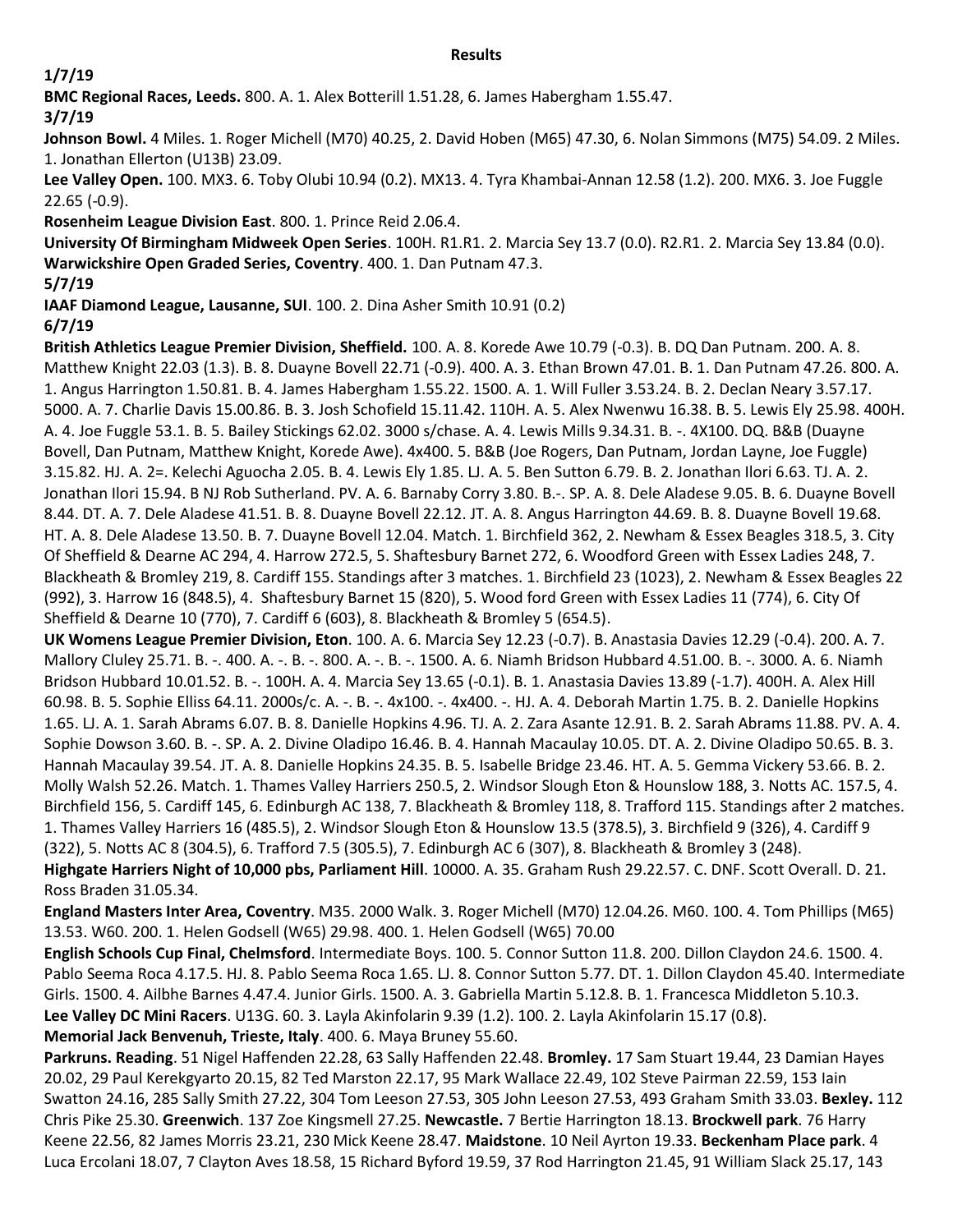Leszek Malynicz 28.04. **Royal Tunbridge Wells**. 43 Andy Everest 23.09**. Crystal Palace**. 24 Lewis Warren 20.39. **Lloyd park**. 53 51 Ifetobi Salako 24.42. **South Norwood**. 15 Ian Montgomery 22.17. **Eden Project**. 41 James Unwin 22.35. **Dulwich.** 11 Tony Crowder 19.01, 49 Nick Barber 20.30. **Orpington.** 152 Karen Desborough 33.55. **East Grinstead**. 20 Mike Simms 23.56. **Dartford**. 50 John Turner 25.14. **Kesgrave.** 1 Steve Cooper 17.47. **Nose Hill.** 53 James Perry 39.28. **Exmouth.** 49 Bob Minting 22.29. **Catford**. 89 Barry Wetherilt 25.32. **Littlehampton Prom**. 20 Rob Brown 21.37.

#### **6-7/7/19**

**South Of England Combined Events, Horspath**. Under 17 Women. 4. Ruby Bridger 4154. (80H. 11.83, HJ. 1.52, SP. 10.89, 200. 27.11, LJ. 5.22, JT. 26.6, 800. 2.59.17).

#### **7/7/19**

**Kent Young Athletes League, Division One, Ashford**. **Under 15 Boys**. 100. A. 4. Ralph Baker 12.9. B. 7. Ethan Alapafuja 13.7. 300. A. 4. Kieran Blake 41.8. B. 3. Nathan Firla 41.8. 1500. A. 3. Thomas Sugden 4.43.8. B. 3. George Shaw 4.55.0 80H. A. 1. Oliver Robertson 12.2. B. -. HJ. A. 4. Nathan Firla 1.40. B. 3=. Oliver Robertson 1.35. PV. A. 1. Benjamin Platt 3.50. B. 1. Oscar Witcombe 2.80. LJ. A. 1. Connor Sutton 5.70. B. 2. Ralph Baker 4.80. SP. A. 1. Brydon Duncan 12.46. B. 3 Nathan Firla 8.21. DT. A. 1. Brydon Duncan 35.24. B. 1. Kieran Blake 22.89. HT. A. 4. Brydon Duncan 25.58. B. 5 George Shaw 11.64. 4x100. 4. B&B (Kieran Blake, Benjamin Platt, Ralph Baker, Brydon Duncan) 50.2. 4x300. 1. B&B (Ralph Baker, Connor Sutton, Nathan Firla, Kieran Blake) 2.51.7. Team. 1. Blackheath & Bromley 163.5, 2. Medway & Maidstone 153, 3. Paddock Wood A/Folkestone RC 1. 133.5, 4. Ashford 123, 5. Bexley AC 95.5, 6. Tonbridge AC 1. 91, 7. Tonbridge AC 2/Judd School 68, 8. Invicta East Kent AC 16.5. Under 15 Girls. 100. A. 4. Kelsey Calladine-Smith 13.6. B. 1. Rianna Rennie 13.6. 300. A. 1. Cameron Kelly-Gordon 42.5. B. 1. Olivia Wauters 44.9. N/S. 1. Emily Algeo 48.6. 1500. A. 4. Isabella Louth 5.20.6. B. 2. Sofia-Plum Maher 5.30.5. 75H. A. 4. Abigail Smith 12.5. B. 3. Emily Algeo 12.9. HJ. A. -. B. -. LJ. A. 3. Emily Algeo 4.56. B. 3. Abigail Smith 3.77. PV. A. 1. Olivia Gewitzke 2.10. B. -. SP. A. 2. Rianna Rennie 10.07. B. 2. Sofia Elliott 7.52. N/S. 2. Sofia Loader 4.65. DT. A. 3. Sofia Elliott 22.77. B. 5. Sofia Loader 12.25. JT. A. 2. Rianna Rennie 32.83. B. 3. Olivia Gewitzke 15.27. 4x100. 1. B&B (Kelsey Calladine-Smith, Rianna Rennie, Olivia Gewitzke, Kilali Samuel-Horsefall Dejeva) 52.9. 4x300. 1. B&B (Cameron Kelly-Gordon, Abigail Smith, Emily Algeo, Olivia Wauters) 3.02.2. Team. 1. Tonbridge A 159, 2. Blackheath & Bromley 153, 3. Medway & Maidstone 136, 4. Bexley AC 114, 5. Invicta East Kent 103, 6. Ashford AC 84, 7. Paddock Wood AC/ Folkestone RC 1. 77. 8. Tonbridge 2/Judd School 64. **Under 13 Boys**. 100. A. 2. Zuriel Nwogwugwu 12.9. B. 5. Daniel Jenkins 15.2. N/S. 1. James Lawson 14.3. 200. A. 1. Zuriel Nwowugwu 26.6. B. 2. Marley Byfield 28.5. N/S. 1. Daniel Jenkins 30.8. 1500. A. -. B. -. 75H. A. DNF Franco Hillier. B. -. HJ. A. 4. Marley Byfield 1.20. B. -. LJ. A. 1. Zuriel Nwogwugwu 4.75. B. 1. Jasper Brooks 4.21. N/S. 2. James Lawson 3.93. SP. A. -. B. -. DT. A. -. B.-. HT. A. -. B. -. 4X100. 2. B&B (Marley Byfield, Daniel Jenkins, James Lawson, Zuriel Nwogwugwu) 55.6. Team. 1. Medway & Maidstone 145, 2. Ashford 113, 3. Tonbridge AC 2/Judd School 111, 4. Paddock Wood AC/Folkestone RC 1. 96, 5. Tonbridge AC 1. 89, 6. Bexley 87, 7. Invicta East Kent AC 86, 8. Blackheath & Bromley 67. **Under 13 Girls**. 75. A. 7. Emily Hayden de Carbonnieres 11.0. B. 5. Megan Barlow 11.9. 150. A. 6. Tallulah Ndikanwu 22.4. B. 2. Emily Deveney 21.5. 1200. A. 2. Emily Deveney 4.01.3. B. 3. Alyssa Firla 4.30.8. 70H. A. 3. Daisy Snell 12.4. B. 1. Amber Cockburn 12.4. N/S. 1. Alyssa Firla 13.6. HJ. A. 3. Daisy Snell 1.30. B. 2. Megan Barlow 1.20. LJ. A. 3. Daisy Snell 4.12. B. 5. Alyssa Firla 3.59. SP. A. 3. Islay Pearson 6.78. B. 1. Madeleine Marston 6.01. DT. A. 4. Islay Pearson 15.75. B. -. JT. A. 3. Amber Cockburn 20.32. B. 2. Islay Pearson 13.59. N/S. 2. Emily Deveney 16.30. 4x100. 4. B&B (Daisy Snell, Tallulah Ndikanwu, Emily Hayden de Carbonnieres, Emily Deveney) 57.2. Team. 1. Tonbridge AC 158, 2. Bexley AC 147, 3. Blackheath & Bromley 125, 4. Invicta East Kent AC 109.5, 5. Ashford AC 96.5, 6. Paddock Wood AC/Folkestone RC 1. 86, 7. Medway & Maidstone 70, 8. Tonbridge AC 2/ Judd School 64. Overall Match Points. 1. Blackheath & Bromley 533.5, 2. Medway & Maidstone 529, 3. Tonbridge AC 1. 522, 4. Bexley AC 468.5, 5. Ashford 440.5, 6. Paddock Wood AC/Folkestone RC 1. 412.5, 7. Invicta East Kent 321, 8. Tonbridge AC 2/Judd School 307.

**Kent Young Athletes League, Division Two, Ashford. Under 15 Boys**. 100. A. 5. Timon Thomson 14.7. B. 4. Mike Sudolski 13.9. N/S. 4. Archie Whitehead 14.5. 300. A. 6. Timon Thomson 48.4. B. 3. Mike Sudolski 47.1. N/S. 1. Oles Chaban 44.5. 1500. A. 3. Ted Marston 5.04.8. B. 3. Sam Stuart 5.12.2. 80H. A. 2. Jonathan Ellerton 15.8. B. -. HJ. A. -. B. -. LJ. A. 4. Dennis Savage 4.00. B. 2. Archie Whitehead 3.82. PV. A. NH Jonathan Ellerton. SP. A. -. B. -. DT. A. -. B. -. JT. A. -. B. -. 4X100. 5. B&B (Timon Thomson, Mike Sudolski, Ted Marston, Archie Whitehead) 57.9. 4x300. 4. B&B (Archie Whitehead, Mike Sudolski, Ted Marston, Oles Chaban) 3.30.3. Team. 1. Cambridge Harriers 179, 2. Paddock Wood/Folkestone RC 2. 133, 3. Sevenoaks AC 108, 4. Dartford Harriers/Swanley & District 103, 5. Blackheath & Bromley 2. 83, 6. Thanet AC. 68, 7. Swale Combined 16. **Under 15 Girls**. 100. A. 3. Veneesia Robinson 13.8. B. -. 200. A. B. -. 1500. A. 3. Emily De Backer 5.35.8. B. 2. Olivia Magee-Brown 6.10.0. 75H. A. -. B. -. LJ. A. -. B. -. SP. A. -. B. -. DT. A. -. B. -. JT. A. -. B. -. 4X100. -. Teams. 1. Cambridge Harriers 155, 2. Thanet AC 106, 3. Sevenoaks AC. 77.5, 4. Dartford Harriers/Swanley & District 67.5, 5. Swale Combined 58, 6. Medway Phoenix 45.5, 7. Thanet Roadrunners 41, 8. Blackheath & Bromley 2. 26.5. **Under 13 Boys**. No B&B competitors. **Under 13 Girls**. 75. A. 3. Sophie Moorcroft 11.1. B. -. 150. A. 2. Sophie Moorcroft 21.6. B. -. 1200. A. 3. Maria Salamanca 4.19.8. B. 2. Lydia Witcombe 4.24.8. 70H. A. -. B. -. HJ. A. -. B. -. LJ. A. 4. Lydia Witcombe 3.24. B. -. SP. A. 3. Sophie Moorcroft 6.56. B. -.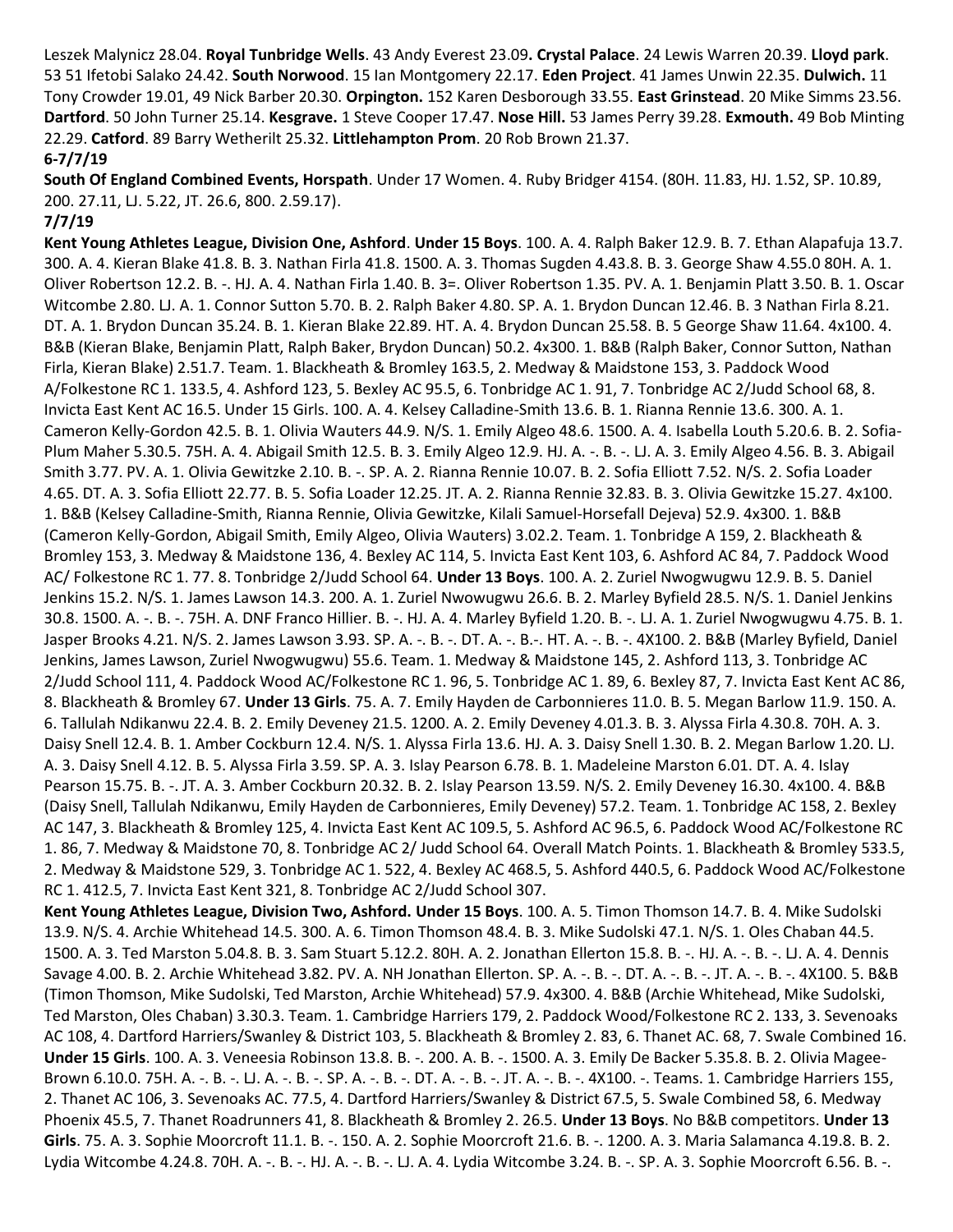DT. A. -. B. -. JT. A. 4. Maria Salamanca 8.72. B. -. 4X100. -. Teams. 1. Thanet AC 159.5, 2. Sevenoaks AC 117.5, 3. Dartford Harriers/Swanley & District 98, 4. Paddock Wood/Folkestone RC 2. 89, 5. Swale Combined 67, 6. Blackheath & Bromley 2. 61, 7. Cambridge Harriers 50, 8. Medway Phoenix 41, 9. Thanet Roadrunners 31. Overall. 1. Cambridge Harriers 454.5, 2. Sevenoaks AC 418, 3. Thanet AC 413, 4. Dartford Harriers/Swanley & District 393.5, 5. Swale Combined 308, 6. Paddock Wood/Folkestone RC 2. 284, 7. Blackheath & Bromley 195.5, 8. Thanet Roadrunners 137, 9. Medway Phoenix 127.5. **8-13/7/19**.

**Summer Universiade, Naples, Italy**. Q.B. 6. Joe Ellis 65.67. Final. 9. Joe Ellis 66.27. **9/7/19**

**Istvan Gyulai Memorial, Szekesfehervar, Hungary**. 200. DNF. Shannon Hylton.

**Woodford Green Open**. 1500. MX3. 11. Megan Slattery 5.08.95.

**BMC Gold Standard Races, Watford**. Women. 800. A. 12. Zakia Mossi 2.17.31.

# **10/7/19**

**Parris Handicap, Hayes**. 1 George Collins 29.36 (21.21 net time), 2 Helen Oakes 29.40 (24.40), 3 Heath Griffin 30.04 (20.49), 4 Dave Beadle 30.05 (20.50), 5 Marco Arcuri 30.22 (17.22), 6 Luigi Arcuri 30.25 (22.25), 7 Ian Montgomery 30.28 (20.28), 8 Luca Ercolani 30.29 (17.59), 9 Clayton Aves 30.30 (19.00), 10 Steve Evenden 30.31 (19.46), 11 Bernie Bater 30.37 (21.37), 12 Will Brindley 30.38 (20.53), 13 Paul Sharpe 30.41 (18.11), 14 Damian Hayes 30.42 (19.57), 15 Roger Beswick 30.43 (18.28), 16 Nick Barber 30.45 (20.45), 17 Dave Leal 30.54 (23.39), 18 Glen Read 30.58 (21.58), 19 Chris Pike 31.18 (23.18), 20 Barry Wetherilt 31.24 (22.54), 21 Andy Lawes 31.36 (22.06), 22 Maz Turner 32.22 (32.17), 23 Zoe Kingsmell 32.32 (25.47). **Crawley Open**. 100. SX7. 1. Tolani Akinfolarin (U15G) 13.71 (-0.6). 300. U17mx. R2. 3. Tolani Akinfolarin (U15G) 46.57. **Veterans AC Sumer Series 5KM Walk, Battersea Park**. 8. Shaun Lightman 37.12. **11-14/7/19**

**European Under 23 Championships, Gavle, Sweden**. Men. 5000. 15. Will Fuller 14.32.86. Women. Shot. Q.A. 3. Divine Oladipo 16.15. Final. 4. Divine Oladipo 16.79.

# **12-13/7/19**

**New Balance ESSA English Schools Championships, Birmingham. Senior Boys**. 100. Ht1. 4. Kyle Reynolds Warmington 10.97 (0.8). Ht2. 3. Jak Mensah 11.02 (0.4). 800. 4. Angus Harrington 1.53.02. Ht2. 2. Angus Harrington 1.58.98. 110H. 4. Josh Watson 14.39 (0.1). Ht1. 2. Josh Watson 14.52 (0.5). 400H. 1. Alex O'Callaghan Brown 54.33. Ht1. 1. Alex O'Callaghan Brown 55.73. HJ. 2. Kelechi Aguocha 2.04, 5. Harrison Thorne 1.92. LJ. 1. Theo Adesina 7.02, 4. Ben Sutton 6.80, 6. Myles Xavier 6.73. PV. 5. Pedro Gleadall 4.50. **Senior Girls**. 400H. Ht2. 5. Grace Scopes 67.34. HJ. 5. Danielle Hopkins 1.69, 9. Ashleigh West 1.58. LJ. 5. Funminiyi Olajide 5.77. TJ. 5. Jade Oni 11.84. PV. 4. Lois Warden 3.60. DT. 6. Hannah MacAulay 38.47. JT. 1. Lauren Farley 45.66, 13. Eloise Locke 36.49. **Intermediate Boys**. 200. 2. Jeriel Quainoo 21.84 (0.3). SF1. 1. Jeriel Quainoo 21.60 (0.5). HT2. 1. Jeriel Quainoo 21.84 (0.4). Ht4. 5. Reece Nelson 22.97 (2.0). 400. 2. Oliver Briars 49.39. Ht3. 1. Oliver Briars 50.25. 1500. 2. Oliver Bright 4.01.19. Ht2. 3. Oliver Bright 4.04.45. 100H. Ht1. 5. Oliver Early 14.31 (-2.5). TJ. 17. Jacob Byfield 11.78. PV. 4. Barnaby Corry 4.05. SP. 4. Nathan Bushnell 14.61. DT. 8. Dillon Claydon 43.22. **Intermediate Girls.** 100. 3. Zsiriah Thomas 12.29 (0.2). SF2. 4. Zsiriah Thomas 12.22 (2.6). Ht3. 4. Zsiriah Thomas 12.28 (0.8). 1500. Ht1. 13. Naomi Toft 4.50.80. 3000. 11. Anwen Thomas 10.26.21. 80H. Ht4. 4. Shakanya Osahon 12.52 (-2.4). 1500 s/c. 3. Ailbhe Barnes 5.11.12, 14. Ellie Osmond 5.26.01, 16. Olivia Berry 5.29.30. SP. 1. Nana Gyedu 15.06. **Junior Boys**. 300. 6. Adam Islam-Medeaux 37.48. Ht2. 3=. Adam Islam-Medeaux 37.43. PV. 2. Ben Platt 3.50. **Junior Girls**. 100. SF2. 4. Tyra Khambai Annan 12.86 (-5.3). Ht3. 4. Tyra Khambai Annan 12.39 (1.2). 800. 5. Amarisa Sibley 2.14.46. SF1. 3. Amarisa Sibley 2.16.23. Ht2. 9. Imogen Hadley 2.20.90. Ht4. 2. Amarisa Sibley 2.17.50. 1500. Ht1. 10. Hannah Clark 4.53.00. Ht2. 11. Kate Price 4.50.89.

# **13/7/19**

**Southern Athletics League, Norman Park. Men**. 100. A. 1. Shamar Thomas Campbell 10.93 (0.9). B. 1. Duayne Bovell 10.98 (0.9). N/S. R2. (1.7). 1. Michael Damoah 11.03, 2. Matthew Knight 11.10, 3. Chizute Ogbedeh 11.17. 200. A. 1. Matthew Knight 22.16 (-0.1). B. 1. Michael Damoah 22.60 (-0.1). N/S. (0.1). 1. Chizute Ogbedeh 22.80. 400. A. 1. Jordan Layne 50.13. B. Adam Herring 51.66. 800. A. 3. Charlie Davis 2.00.19. B. 2. Calvin Fuss 2.02.30. N/S. 1. Prince Reid 2.01.86, 2. Oscar Hussey 2.02.39. 1500. A. 1. Josh Schofield 4.01.85. B. 1. Charlie Davis 4.03.85. 3000. A. 1. Josh Schofield 8.39.10. B. 1. Matthew Francis 9.09.52. N/S. 3. Jake Leng 10.07.78, 4. Ifetobi Salako 10.19.84. 110H. A. -. B. -. 400H. A. 4. Henry Fisher 60.00. B. 2. James Gregory 62.20. 3000s/c. A. 1. Gareth Evans 10.52.14. B. -. HJ. A. 3. Blair Wilson 1.68. B. 3. James Gregory 1.63. LJ. A. 1. Rhys MacDonald 6.36. B. 3. Blair Wilson 5.23. TJ. A. 3. Abdul Rahim 11.84. B. 4. Blair Wilson 10.89. PV. A. 3. Roger Platt 2.75. B. 3. Tim Ayres 1.95. SP. A. 4. Dele Aladese 10.07. B. 4. Blair Wilson 9.01. DT. A. 1. Dele Aladese 43.76. B. 1. Philip Bartlett 38.94. JT. A. 3. Alexander Okla 35.59. B. 2. Blair Wilson 31.33. HT. A. 2. Charlie Short 36.09. B. Tim Ayres 18.23. 4x100. 1. B&B (Duayne Bovell, Matthew Knight, Michael Damoah, Chizute Ogbedeh) 42.77. **Women.** 100. A. 1. Tianna Haynes 12.25 (1.2). B. 2. Katia Cienciala 12.77 (1.2). N/S. 3. Ofejiro Otomewo 13.04, 4. Sophia Harper 13.53, 5. Louisa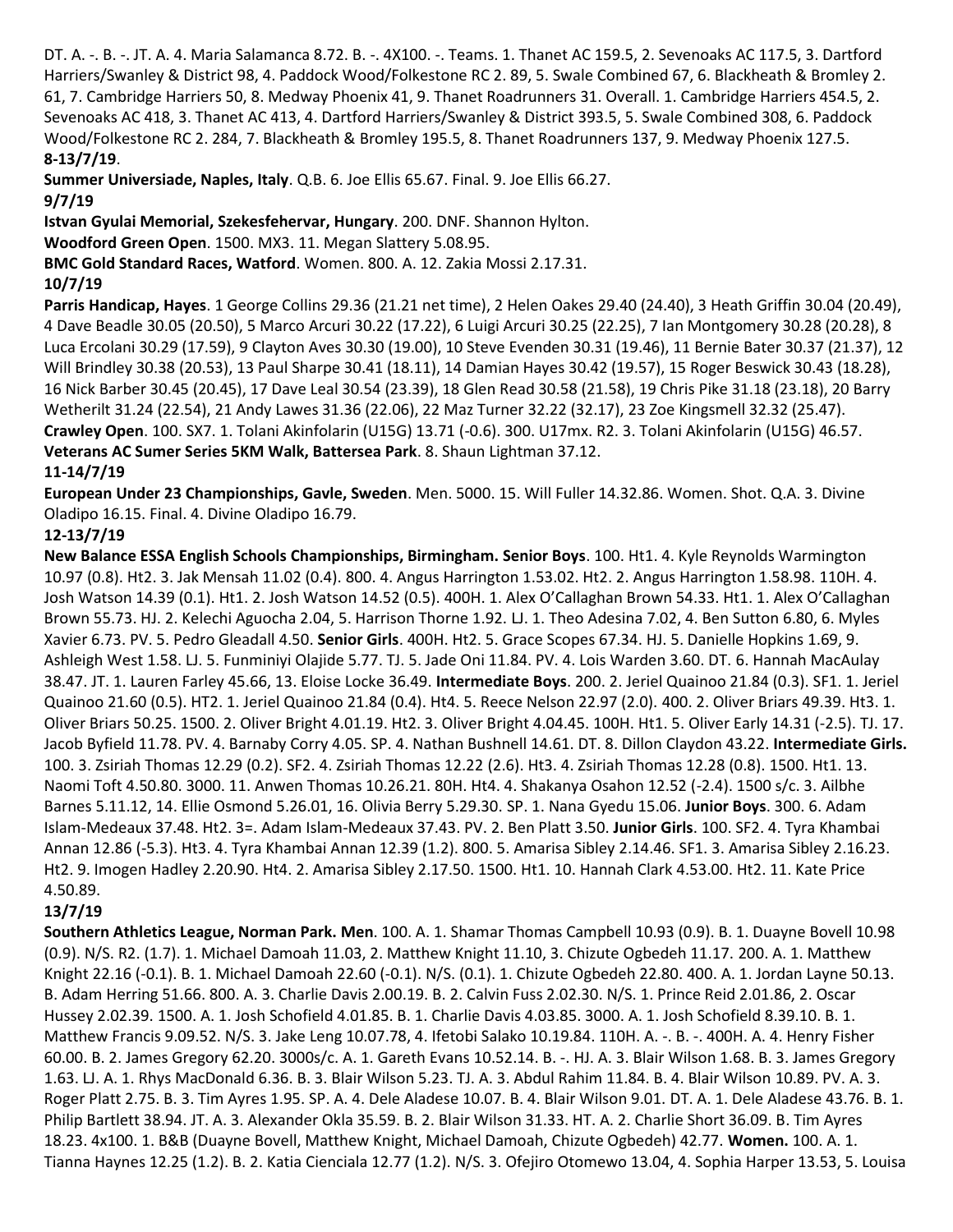Vallins 13.59. 200. A. 2. Tianna Haynes 25.50 (1.2). B. 1. Laura Brown 26.85 (1.2). N/S. 1. Katia Cienciala 26.49, 4. Kelsey Pullin 27.01, 5. Karina Harris 28.07, 6. Louisa Vallins 28.38. 400. A. 1. Krystal Galley 55.83. B. 1. Alex Hill 58.89. 800. A. 3. Ellie Dolby 2.22.30. B. 1. Daniella Harper 2.26.72. 1500. A. 2. Jessica Neal 5.03.30. B. 1. Amy Leach 5.06.42. N/S. 2. Bethany Panton 5.38.85. 5000. A. 1. Jane Bradshaw 20.15.64. B. 1. Jenny Leng 22.06.43. 100H. A. 3. Holly Platt 18.01. B. DQ. Anastasia Davies. 400H. A. 1. Alex Hill 61.83. B. 2. Donelle Yapp 85.28. 1500s/c. A. 4. Holly Platt 6.36.07. B. 3. Donnelle Yapp 7.10.15. HJ. A. 3. Alice Prentice 1.43. B. 2. Isabelle Bridge 1.38. LJ. A. 2. Zoe Martial 5.07. B. 2. Claudia Baker 4.77. TJ. A. 4. Eva Stephanou 9.59. B. 3. Holly Platt 9.30. PV. A. 2. Holly Platt 2.80. B. 2. Eleanor Barrett 2.70. SP. A. 4. Carys Marsden 7.17. B. -. DT. A. 1. Carys Marsden 35.87. B. 4. Holly Platt 16.71. JT. A. 4. Anastasia Davies 20.64. B. 4. Sophia Harper 15.44. HT. A. 3. Carys Marsden 38.70. B. -. 4X100. 1. B&B. (Katia Cienciala, Sophia Harper, Tianna Haynes, Mhairi Brooks) 50.10. Mixed 4X400. A. 3. B&B (Stephanie Fisher, Matthew Knight, Jordan Layne, Karina Harris) 3.47.85. B. 1. B&B (Michael Damoah, Adam Herring, Ellie Dolby, Kelsey Pullin) 3.53.13.

**Parkruns. Bromley**. 20 Thomas Sugden 19.18, 25 Sam Stuart 19.44, 47 Tim Ayres 20.33, 49 Paul Kerekgyarto 20.37, 87 Stuart Cullum 21.42, 89 Ted Marston 21.45, 231 Andy Tucker 25.00, 275 Sally Smith 26.28, 315 Madeleine Marston 27.42, 468 Graham Smith 31.46. **Bexley**. 9 Darren Corneille 19.46. **Beckenham Place Park**. 2 Paul Sharpe 18.05, 8 Clayton Aves 18.58, 20 David Beadle 19.50, 49 James Morris 22.21, 102 William Slack 25.15, 151 Leszek Malynicz 27.20. **Lloyd Park**. 42 Sarah Belaon 24.14. **Walsall Arboretum**. 167 Rod Harrington 26.37. **Peterborough**. 269 Mick Keene 27.30. **Orpington**. 11 Cameron Kelly-Gordon 21.06 (1st woman), 50 Dave Leal 24.27, **Northala Fields**. 306 James Perry 36.22. **Lanhydrock**. 5 Richard Daniels 20.19. **Bognor Regis**. 20 Rob Brown 22.09. **Peckham Rye**. 121 John Turner 24.47, 294 Maz Turner 32.22, 331 Peter Rogers 36.02. **Fell Foot, Newby Bridge**. 31 Nick Barber 21.16, 86 Scott Bulmer 24.21. **Sittingbourne**. 12 Nigel Haffenden 21.43, 15 Sally Haffenden 22.29 (1st woman). **Etna**. 1 Ross Braden 19.40. Exmouth. 61 Bob Minting 22.13. Jamaica Pond. 7 Robert Perry 18.51, 34 Nick Perry 22.17, 134 Adrian Perry 38.24. Catford. 86 Barry Wetherilt 24.24. Mountbatten School. 13 Lorna Clowes 21:57. Bethlem Royal Hospital. 2 Marco Arcuri 18.34, 10 Damian Hayes 19.59, 19 Ian Montgomery 21.35, 38 James Unwin 24.09, 40 Iain Swatton 24.18, 68 Zoe Kingsmell 26.18. **14/7/19**

**Senior 8 Counties Inter County Match, Ashford. Men.** 100. 2. Korede Awe 10.74 (1.4). 200. 8. Korede Awe 22.73 (1.2). 110H. 2. Reece Young 14.66 (0.7). PV. 1. Pedro Gleadall 4.60. HT. 8. Charlie Short 34.94. **Women**. 400. A. 2. Krystal Galley 55.35. 3000. 9. Sophie Hoare 10.35.00. 100H. 1. Malory Cluley 13.92 (1.5), 4. Zoe Austridge 15.62. HJ. 1. Deborah Martin 1.80. LJ. 3. Kerri Davidson 5.08. TJ. 2. Kerri Davidson 11.47. HT. 2. Molly Walsh 51.68.

**Lee Valley Throws Fest Open Series**. TJ. 7. Jonathan Ilori 15.92.

**VAC Championships, Kingston**. Men. 800. M35. 3. Peter Hamilton (M70) 3.10.34. PV. NH. Alan Hardy. JT. M60. 1. Steve Langdon 41.07. Women. 100. W35. 1. Helen Godsell (W65) 14.70. 200. W35. 2. Helen Godsell (W65) 30.92. **16/7/19**

**Meeting Citta di Padoa, Italy**. 100. Ht2. 3. Adam Gemili 10.12 (1.7).

# **17/7/19**

**Club 150 Years Meeting, Norman Park.** 100 MX 1. (-0.7). 2. Brydon Duncan U15B 13.31, 3. Shing Hei Hang (U13B) 15.04, 6 Luna Corry (U11G) 17.34, 7 Nicolas Corry (M45) 18.11. MX 2. (1.2) 1 Ella Brown (U17W) 13.66, 2 Marley Byfield (U13B) 13.93, 4 Alexandra Kelsey (U20W) 14.06, 6 Helen Godsell (W65) 14.55, 7 Daniel Jenkins (U13B) 15.02, 8 Toby Gass (U13B) 15.13. MX 3. (0.8) 1. David Dare (U13 M) 12.78, 3. Zoe Austridge (U20W) 12.94. 4. Zuriel Nwogwugwu (U13B) 12.98, 5. Ralph Baker (U15B) 13.01, 6. 13.43 0.8 Grace Fullerton (U20W) 13.43, 7. Rayhan Mourtada (U13B) 13.53. MX 4. (-0.4) 1. Fejiro Nikoro (U17M) 12.39, 2. Tobias Seales (U17M) 12.49, 4. Katia Cienciala (U20W) 12.91. MX5. (0.2) 1. Toby Olubi 10.99, 3. Michael Damoah 11.28, 4. LJ Wright (U20M) 11.62. 5. Reece Nelson (U17M) 11.64. MX6. (0.7) 1. Tito Idowu (U17W) 13.31, 2. Mike Sudolski (U15B) 13.53, 3. Andrew Nikoro (U13B) 13.63, 4. Kelsey Calladine-Smith (U15G) 13.68, 5. Adaeze Anele (U13G) 13.80. 150 MX1. (0.4). 3. Tobias Seales (U17M) 18.51, 5. Rayhan Mourtada (U13B) 20.99, 6. James Lawson (U13B) 21.80. MX2. 1. (0.8) Emily Hayden de Carbonnieres (U13G) 21.68, 2. Kiu Hang (U17W) 21.93, 4. Luna Corry (U11G) 26.57, 5. Nicolas Corry (M45) 27.38. Sydney Wooderson 800. 3. Benjamin Gardiner (U20M) 1.53.31, 5. Samuel Reardon (U17M) 1.57.75, 7. Lewis Mills (U20M) 1.58.04. MX1. 1. Calvin Fuss 2.01.79, 2. Tom Brash (U17M) 2.03.31, 3. Jake Anthony (U15B) 2.09.16, 4. Thomas Sugden (U15B) 2.12.16, 5. James Gregory (U17M) 2.13.42, 6. Timothy Ayres (2.23.42), 7. Jessica Neal (U17W) 2.27.34. MX2. 1. Darren Corneille (M35) 2.15.13, 2. Daniella Harper (U17W) 2.24.53, 4. Bethany Panton (U17W) 2.29.03, 5. Jasper Brooks (U13B) 2.29.89, 6. Paul Kerekgyarto (M40) 2.33.82, 7. Megan Barlow (U13G) 2.35.90, 8. Sofia-Plum Maher (U15G) 2.36.59. MX3. 2. Isabella Louth (U15G) 2.39.92, 3. Daisy Snell (U13G) 2.41.81, 5. Madeleine Marston (U13G) 2.46.67, 7. Sofia Loader (U15G) 2.53.97. 1500. MX1. 2. Jake Leng (U17M) 4.28.14. 3. Alessio Tutt (U15B) 4.34.52. 4. Heath Anthony (M50) 4.50.39. 5. Joshua Dowling 4.52.79. 7. Joshua Healy (U13B) 4.59.33. 11. Maria Salamanca (U13G) 5.16.62. Mile. MX1. 1. Danny Brewer 4.45.42, 3. Marco Arcuri 4.47.86, 5. Martin Richardson 4.55.20, 6. Luca Ercolani (M45) 5.13.32, 7. Roger Beswick (M55) 5.15.31, 8. Ian Firla (M45) 5.20.28, 10. Tim Ayres 5.28.04, 11. Ted Marston (U15M)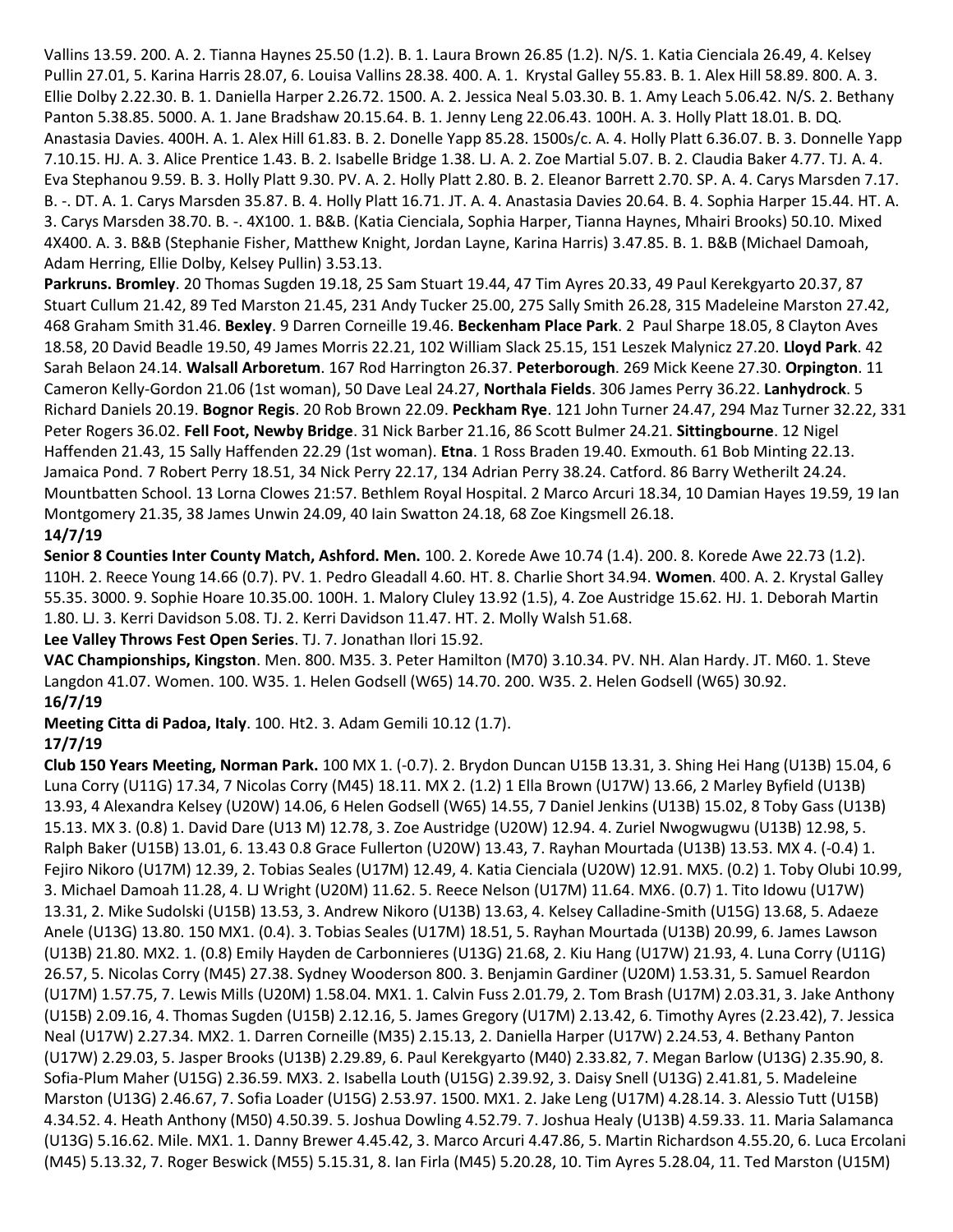5.31.15, 12. Paul Kerekgyarto (M40) 5.38.72, 13. Damian Hayes (M45) 5.39.44, 14. Paul Leng (M50) 5.42.80, 15. Richard Byford 5.43.82, 16. Adrian Stocks (M45) 5:44.78, 17. Stuart Cullum (M45) 5.47.71, 18. David Beadle (M50) 5.48.32, 20. Rod Harrington (M50) 6.13.84, 21. Nicolas Corry (M45) 6.27.26, 22. Donelle Yapp (6.31.98), 23. David Leal (M60) 6.36.12. MX2. 1. Ian Montgomery (M50) 6.04.06, 2. William Brindley (M45) 6.08.21, 3. David Beadle (M50) 6.14.97, 5. John Leeson 6.33.91, 6. Clem Leon (M60) 6.36.41, 7. Andrew Lawes (M60) 6.36.64, 8. Ray Walsh (M60) 7:14.51, 9. Helen Godsell (W65) 7.16.79, 10. Steve Evenden (M45) 7.29.43, 11. Arthur Evenden (U11B) 7.29.65, 12. Ian Young (M70) 7.30.61, 13. Zoe Kingsmell (W55) 7.39.32, 14. Sally Smith (W50) 7.49.25, 15. Chris Woodcock (M75) 8.45.41, 16. Maz Turner (W65) 9.23.29, 17. Tony Pontifex (M75) 9.50.31, 18. Shaun Lightman (M75) 11.08.36, 19. Alan Pickering (M70) 12.56.78, 20. David Appleton (M70) 12.56.96. 4x100. MX. 1. 44.11 Blackheath & Bromley U20M, 2. 47.39 Blackheath & Bromley U15M, 3. 48.36 Blackheath & Bromley U17W, 4. 49.31 Blackheath & Bromley U20W, 5. 52.27 Blackheath & Bromley U15W, 6 53.32 Blackheath & Bromley U13B, 7. 55.97 Blackheath & Bromley U13G, 8. 64.52 Team Corry. PV. MX. 1. Barnaby Corry (U17M) 3.90, 2. Ethan Kitteridge (U17M) 3.70, 4. Ben Platt (U15M) 3.00, 5. Holly Platt (U20W) 2.70, 6. Finn Kitteridge (U13B) 2.20, 7. Jonathan Ellerton (U15M) 1.60, 8 NH Charlie Platt (U11B). LJ. MX. 1. Myles Xavier (U20M) 6.47, 3. Claudia Baker (U17W) 5.05, 4. Zoe Martial (U20W) 4.98, 6. Daisy Snell (U13G) 4.59, 7. Molly Savage (U17W) 4.50, 8. Zuriel Nwogwugwu (U13B) 4.48, 9. Jasper Brooks (U13B) 4.36, 10. Annabel Duncombe (U17W) 4.32, 11. Emily Hayden de Carbonnieres (U13G) 3.98, 12. Megan Barlow (U13G) 3.70, 13. Erin Simpson (U13G) 3.42, 14. Dennis Savage (U15B) 3.23. JT. SM. 2. Ian Firla (M45) 18.75. JT600 MX. 2. Ben Platt (U15B) 36.87, 3. Josh Buddle-Smith (U15B) 28.68, 4. Sophia Harper (U20W) 15.43. JT500. 2. Ruth Chappell (U17W) 28.25. JT400 MX. 1. Finn Kitteridge (U13B) 30.56, 2. Max Kennedy (U13B) 28.97, 3. Erin Simpson (U13G) 15.82, 4.Madeleine Marston (U13G) 11.06.

**BMC Regional Races, Sutcliffe Park**. 800. Race D. 3. Oscar Hussey 2.01.1. G. 1. Lily Meers 2.21.8, 6. Amelia Middleton 2.29.5.

**Cambridge Harriers Open, Sutcliffe Park**. 400. 2. Krystal Galley 55.8.

**Cambridgeshire AA Evening Open**. 200. Mx1. 2. Adam Herring 23.58 (-0.5).

**Lee Valley Sprint Double 100 Open Series**. 100. Round 1. Race 3. 4. Brandon Murray 10.80 (2.1). 1.4. 4. Tremayne Gilling 10.93 (2.0). 1.5. 7. Zac Nwogwugwu 11.01 (2.1). 1.15. 3. Modupe Shokunbi 12.12 (2.1), 6. Vivien Olatunji 12.30 (2.1). 2.4. 5. Brandon Murray 10.82 (2.4). 2.7. 1. Zac Nwogwugwu 10.85 (2.3). 2.15. 6. Modupe Shokunbi 12.14 (2.0). 2. 16. 4. Vivien Olatunji 12.41 (2.2).

### **18/7/19**

**Rainbow Meeting, Celle Ligure, Italy.** 400. R2. 1. Dan Putnam 47.68.

#### **18-21/7/19**

**European Under 20 Championships, Boras, Sweden. Men.** 400. 5. Ethan Brown 46.45. Ht3. 1. Ethan Brown 46.92. HT. QB. 7. Ben Hawkes 69.68. **Women.** 100. 4. Immanuela Aliu 11.60 (0.8). SF1. 1. Immanuela Aliu 11.58 (0.5), Ht4. 1. Immanuela Aliu 11.57 (0.8). 400. 2. Amber Anning 52.18, 7. Louise Evans 54.06. SF1. 2. Amber Anning 52.97. SF2. 4. Louise Evans 54.02. Ht2. 1. Amber Anning 53.68. Ht4. 2. Louise Evans 54.20. Heptathlon. 4. Holly Mills 5802 (100H 13.45 (-2.5), HJ. 1.78, SP. 10.86, 200. 24.15 (0.0), LJ. 6.28 (2.8), JT. 32.73, 800. 2.24.17). 4X100. 1. GBR 44.11 (Inc Immanuela Aliu). Ht3. 1. GBR 44.06. 4X400. 1. GBR 3.33.03 (Inc Amber Anning and Louise Evans).

# **19/7/19**

**Kent Masters League, Erith**. **Men.** Division Two. M35. 100. A. 1. Blair Wilson 12.7. B. 4. Steve Hough (M45) 15.3. 800. A. 3. Ian Firla (M45) 2.22.5. B. 1. Darren Corneille 2.18.1. 4x200. 3. B&B (Darren Corneille, Ian Firla, Steve Hough, Clem Leon) 1.55.8. LJ. 1. Blair Wilson 5.44. N/S. Ian Firla (M45) 4.36. DT. 4. Darren Corneille 14.34. M50. 100. 3. Clem Leon (M60) 14.3. 800. 1. Heath Anthony 2.24.8. LJ. 3. Clem Leon (M60) 4.09. DT. 3. Clem Leon (M60) 23.27. M60. 800. 1. Ken Daniel (M65) 2.49.2. LJ. 4. Alan Hardy 3.17. Match. 1. Paddock Wood 74, 2=. Ashford and B&B 72, 4. Sevenoaks 50, 5. Swanley 42, 6. Bexley B 25, 7. Dartford B 7. Overall. 1. B&B 30.5 (372.5), 2. Ashford 30.5 (368), 3. Paddock Wood 29 (358), 4. Sevenoaks 18.5 (225), 5. Swanley 12 (185.5), 6. Bexley B 10 (166), 7. Dartford B (139). **Women.** Div One. 100. A. 1. Louisa Vallins 14.3, B. 4. Sarah Belaon 17.8. 800. A. 5. Sarah Belaon 2.56.5. B. 5. Maz Turner (W65) 4.28.6. 4X200. 3. B&B (Louisa Vallins, Sarah Belaon, Jackie Montgomery, Helen Godsell) 2.13.1. HJ. -. LJ. 4. Helen Godsell (W65) 2.92. DT. 6. Sarah Belaon 8.01. W50. 100. 1. Helen Godsell 15.4. 800. 5. Zoe Kingsmell 3.38.8. HJ. 5. Jackie Montgomery (W55) 1.10. LJ. 2. Jackie Montgomery (W55) 3.38. DT. 3. Jackie Montgomery (W55) 13.33. W60. 800. 2. Helen Godsell (W65) 3.19.7. DT. 4. Anne Cilia 11.74. Match. 1. Tonbridge 75, 2. Dartford 67, 3. Cambridge Harriers 56, 4. B&B 48, 5. Paddock Wood 34, 6. Swanley 25. Overall. 1. Tonbridge 29.5 (368), 2. Dartford 24.5 (328), 3. Cambridge Harriers 19 (255), 4. B&B 13 (173), 5. Paddock Wood 10 (132), 6. Swanley 9 (118).

# **20/7/19**

**UK Athletics Youth Development League, Lower Age Group, South, Premier 1. Norman Park. Under 15 Boys.** 100. A. 3. Adam Islam-Medeaux 11.87 (-0.6). B. 4. Ben Platt 12.67 (-0.6). N/S. R1. 3. Ralph Baker 13.07 (0.3), DNF. Mike Sudolski. 200.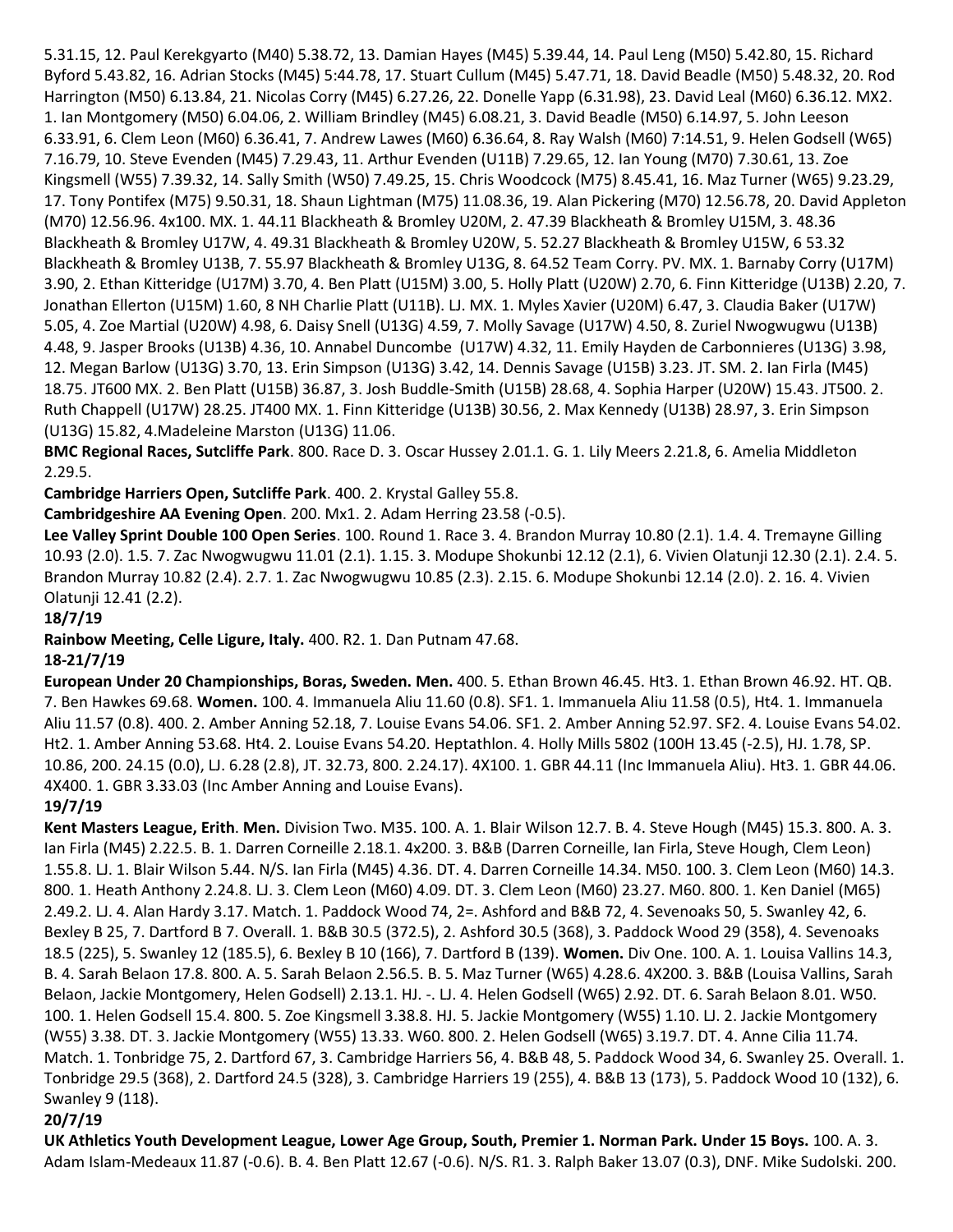A. 2. Adam Islam-Medeaux 24.00 (0.3). B. 5. Ralph Baker 26.72 (1.0). 300. A. 2. Connor Sutton 40.50. B. 1. Adam Islam-Medeaux 37.47. 800. A. 3. Thomas Sugden 2.10.31. B. 3. Alessio Tutt 2.16.71. N/S. 5. Ted Marston 2.27.88. 1500. A. 2. Matthew Smith 4.25.04. B. 2. Arthur Starvis 4.44.82. 80H. A. 4. Oliver Robertson 12.21 (0.3). B. 6. Jonathan Ellerton 15.20 (- 1.0). HJ. A. 6. Matthew Smith 1.45. B. 6. George Shaw 1.25. LJ. A. 2. Connor Sutton 5.78. B. 1. Dylan Carroll 5.08. PV. A. 1. Ben Platt 3.40. B. 1. Oscar Witcombe 2.70. SP. A. 1. Brydon Duncan 12.78. B. 2. Kieran Blake 8.68. DT. A. 1. Brydon Duncan 32.72. B. 5. George Shaw 10.55. JT. A. 3. Ben Platt 41.03. B. 4. Ted Marston 11.80. HT. A. 1. Brydon Duncan 40.66. B. George Shaw 14.18. 4x100. 2. B&B (Ben Platt, Dylan Carroll, Connor Sutton, Adam Islam-Medeaux) 46.82. 4X300. 4. B&B. (Brydon Duncan, Matthew Smith, George Shaw, Ted Marston) 3.00.07. **Under 15 Girls**. 100. A. 1. Tyra Khambai-Annan 12.37 (-0.3). B. 1. Faith Akinbileje 12.46 (1.0). N/S. R1. 3. Kelsey Calladine-Smith 13.45 (0.8). R2. 4. Olivia Gewitzke 14.05 (-0.5). 200. A. 1. Faith Akinbileje 25.79 (1.0). B. 2. Tyra Khamabi-Annan 27.01 (-0.5). 300. A. 2. Amarisa Sibley 41.40. B. 1. Cameron Kelly-Gordon 42.03. 800. A. 2. Cameron Kelly-Gordon 2.23.39. B. 2. Faith Mpassy 2.23.98. N/S. 1. Sofia Plum Maher 2.35.00. 1500. A. 1. Lily Meers 4.47.30. B. 2. Carys Firth 5.20.54. 75H. A. 5. Emily Algeo 12.67 (-0.1). B. 4. Abigail Smith 12.87 (0.1). HJ. A. 5. Elena Duncombe 1.35. B. 4. Faith Mpassy 1.35. LJ. A. 5. Faith Mpassy 4.31. B. 2. Sophie Kerr 4.29. PV. NH. Olivia Gewitzke. SP. A. 3. Rianna Rennie 10.93. B. 5. Lily Meers 5.29. DT. A. 5. Emily Algeo 10.38. B. 5. Amelie Willars 9.21. HT. A. 4. Rianna Rennie 24.71. B. 3. Amelie Willars 18.40. JT. A. 2. Rianna Rennie 32.27. B. 4. Olivia Gewitzke 15.24. 4x100. 3. B&B (Sophie Kerr, Faith Akinbileje, Emily Kerr, Tyra Khambai-Annan) 50.17. 4X300. 1. B&B (Cameron Kelly Gordon, Faith Mpassy, Lily Meers, Amarisa Sibley) 2.55.27. **Under 13 Boys**. 100. A. 4. Zuriel Nwogwugwu 12.72 (0.3). B. 4. Ruben Stober 13.65 (-0.7). N/S. 3. Marley Byfield 13.69 (0.1), 7. Daniel Jenkins 14.74. 200. A. 1. Zuriel Nwogwugwu 26.27 (-0.1). B. 2. Rayhan Mourtada 27.34 (0.9). 800. A. 3. Jasper Brooks 2.28.73. B. 4. Hendri Verster 2.39.13. N/S. 1. Franco Hillier 2.31.39, 2. Harry Fage 2.36.03. 1500. A. 2. Alexander Middleton 4.48.97. B. 2. Joshua Healy 4.59.98. 75H. A. 4. Rayhan Mourtada 12.87 (0.1). B. 1. Andrew Nikoro 13.21 (2.0). HJ. A. 1. Andrew Nikoro 1.46. B. 1. Ethan Kitteridge 1.30. LJ. A. 2. Zuriel Nwogwugwu 4.81. B. 3. Jasper Brooks 4.20. SP. A. 5. Max Kennedy 7.59. B. 4. Ethan Kitteridge 6.78. JT. A. 2. Max Kennedy 30.23. B. 1. Ethan Kitteridge 26.88. 4x100. 5. B&B (Marley Byfield, Rayhan Mourtada, Andrew Nikoro, Zuriel Nwogwugwu) 52.84. **Under 13 Girls**. 75. A. 4. Adaeze Anele 10.39. B. 1. Nina Whitter 10.32 (1.1). N/S. 3. Alexia Moren-Rosado 11.03. 150. A. 2. Nina Whitter 19.78 (0.7). B. 2. Adaeze Anele 20.50 (1.6). 800. A. 1. Emily Deveney 2.29.11. B. 1. Tallulah Ndikanwu 2.32.83. N/S. 1. Megan Barlow 2.34.40, 2. Maria Salamanca 2.40.27. 1200. A. 1. Molly May Mooney-Clarke 3.58.22. B. 1. Megan Slattery 4.03.15. 70H. A. 5. Daisy Snell 12.06. B. 5. Amber Cockburn 12.81. HJ. A. 1. Nina Whitter 1.33. B. 1=. Daisy Snell 1.25. LJ. A. 1. Daisy Snell 4.45. B. 2. Amber Cockburn 3.90. SP. A. 5. Madeline Marston 6.91. B. 4. Erin Simpson 5.00. JT. A. 4. Amber Cockburn 20.37. B. 1. Erin Simpson 15.93. 4x100. 3. B&B (Daisy Snell, Adaeze Anele, Alexia Moren-Rosado, Nina Whitter) 53.72. Team. 1. Reading 574, 2. Blackheath & Bromley 563, 3. Havering 552, 4. Tonbridge 436, 5. Croydon 407, 6. Herne Hill 267.

**BMC Races, Sutcliffe Park.** Men. 1500. B. 5. Declan Neary 3.51.73. D. 11. Alex Bruce Littlewood 4.04. 32. E. 6. Charlie Davis 4.01.38. Women. 800. A. 7. Katy-Ann McDonald 2.08.15. C. 7. Zakia Mossi 2.17.07. 1500. C. 3. Niamh Bridson Hubbard 4.34.99.

**KBC Nacht Heusden-Zolder, Belgium.** 800. R4. 1. Alex Botterill 1.47.81. 1500. R3. 6. Phil Sesemann 3.43.23. **Internationales Leichtathletik Meeting, Rhede, GER**. 400H R1. 6. Alex Hill 61.67. R2. 4. Sophie Elliss 63.37. **Parkruns. Wimbledon Common**. 45 Nick Barber 21.34. **Bromley**. 7 Daniel Kennedy 18.20, 24 Damian Hayes 19.45, 25 Amy Leach 19.47, 55 Adrian Stocks 21.17, 100 Mark Wallace 23.06, 291 Tom Leeson 29.09, 292 John Leeson 29.10, 332 Maz Turner30.39, 375 Karen Desborough 32.33, 377 Graham Smith 32.40, 414 Luke Brett 35.38. **Bexley**. 53 Chris Pike 24.45. **Beckenham Place park**. 6 Clayton Aves 19.03, 17 Nigel Haffenden 20.31, 28 James Unwin 21.32, 33 Sally Haffenden 22.11 (1st woman). 81 Will Slack 25.43. **Crystal Palace**. 50 Glen Read 22.18. **Orpington**. 5 Harry Keene 21.04, 25 Dave Leal 24.44, 113 Mick Keene 35.01, **Homewood**. 33 Zoe Wood 24.24. **Dartford**. 26 John Turner 25.07. **Exmouth**. 75 Bob Minting 23.05. **Catford.** 22 Andrew Lawes 21.40, 72 Barry Wetherilt 25.26. **Foots Cray Meadows**. 101 Andrew Kingsmell 35.44, 124 Zoe Kingsmell 41.42. **Littlehampton Prom**. 18 Rob Brown 21.58. **Bethlem Royal Hospital**. 2 Gareth Evans 17.57, 14 Jennie Butler 20.52 (1st woman), 26 Mike Simms 22.37, 50 Iain Swatton 25.33. **Cyclopark.** 11 Robert Perry 21.01, 145 James Perry 36.07, 158 Adrian Perry 38.14.

#### **20-21/7/19**

**Anniversary Games. Stratford**. Men. 100. 6. Adam Gemili 10.04 (0.5). Ht1. 3. Adam Gemili 10.07 (-0.3). U20M. 4X100. 4. B&B 42.07. U17M 4X100. 3. B&B 42.21. U15B. 4X100. 5. B&B 45.86. U13B. 4X100. 7. B&B 53.27. Women. 100. 2. Dina Asher Smith 10.92 (0.7). Ht2. 1. Dina Asher Smith 10.91 (0.5). U20W. 4X100. DNF B&B. U17W. 4X100. 1. B&B 47.61. U15G. 4X100. 5. B&B 49.55. U13G. 4X100. 5. B&B 52.91.

**SIAB Schools International, Swansea**. Men. 200. 1. Jeriel Quainoo 21.74 (-1.4). 400. 2. Oliver Briars 49.58. 1500. 2. Oliver Bright 3.56.15. Women. SP. 1. Nana Gyedu 15.64. **21/7/19**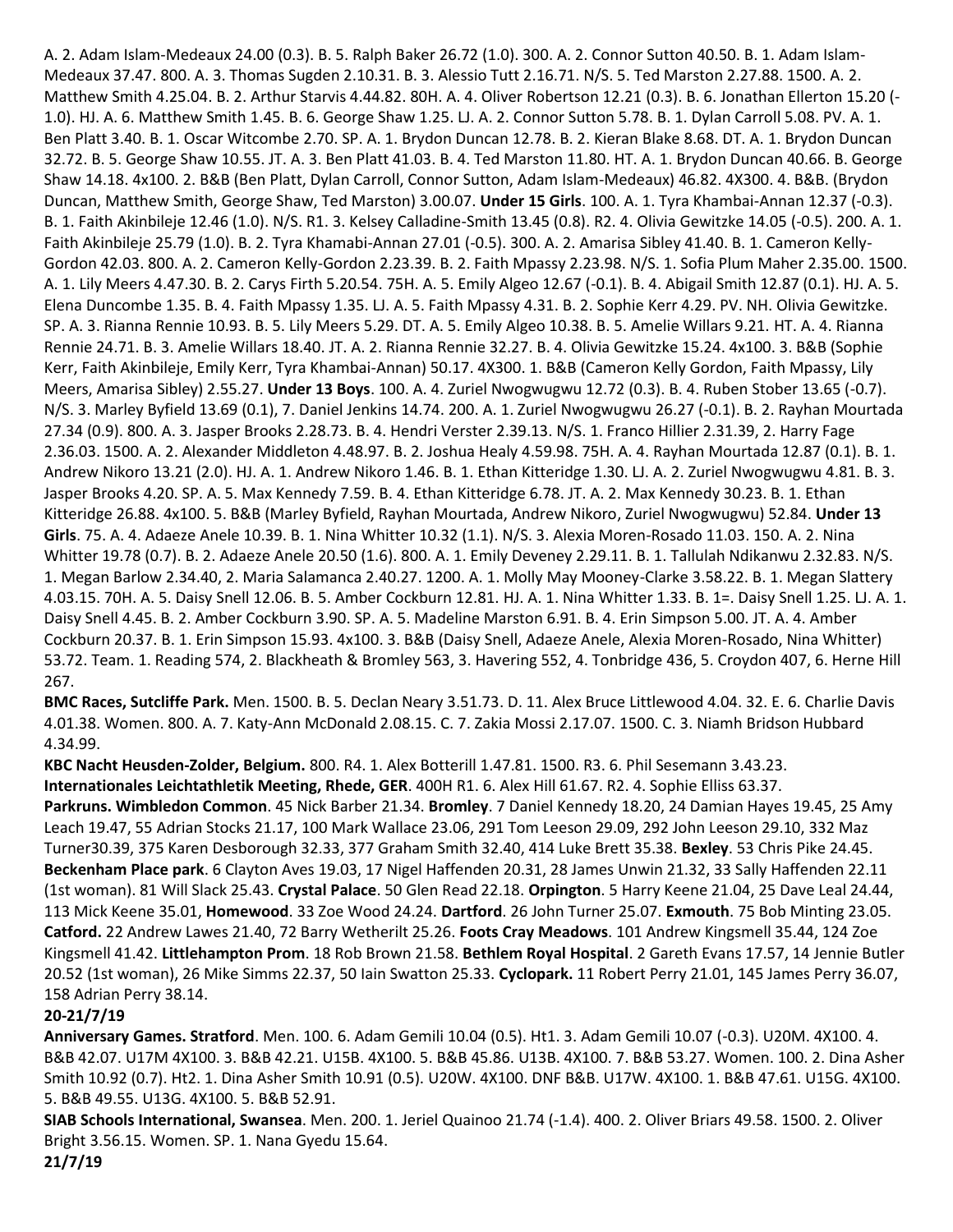**Eight Counties Under 17 Inter Counties, Chelmsford. Under 17 Men**. 200. B. 2. Charles Nortey 23.51 (-1.1). 400. B. DQ. Tobias Seales. 800. A. 4. Sam Reardon 1.56.21. 100H. A. 1. Oliver Early 13.45 (-1.0). 400H. A. 5. Barnaby Corry 59.98. 1500s/c. 6. Pablo Seema Roca 4.52.19. HJ. B. 5. Pablo Seema Roca 1.70. LJ. B. 3. Jacob Byfield 5.87. PV. A. 2. Barnaby Corry 3.95. B. 3. Ethan Kitteridge 3.65, 4. Oliver Early 3.05. SP. A. Nathan Bushnell 14.31. B. 1. Dillon Clayden 13.20. DT. A. 2. Nathan Bushnell 44.64. B. 4. Dillon Claydon 39.71. **Under 17 Women**. 800. A. 3. Naomi Toft 2.16.60. 3000. 9. Jessica Neal 11.13.09. 300H. A. 2. Kelsey Pullin 45.70.

#### **22/7/19**

**Blackheath & Bromley Open Meeting inc Club Champs**, **Norman Park.** 100m. Ht.1 (-1.1). 3 Brandon Murray 11.07, 5 Rhys Francis 11.32. Ht2. (0.9). 1 James Whiteaker 11.34, 4 LJ Wright (U20M) 11.63, 5 Modupe Shokunbi (U23W) 12.24, 6 Maya Bruney (U23W) 12.27, 8 Vivien Olatunji (U23W) 12.57. Ht3. (-0.4). 1 Jacob Byfield (U17M) 11.91, 4 Andrew Khazali (U17M) 12.33. Ht4. (0.4). 2 Ben Platt (U15B) 12.70, 6 Shakanya Osahon (U17W) 12.85, 7 Ralph Baker (U15B) 13.01.Ht5. (0.0). 2 Molly Savage (U17W) 13.17, 6 Nina Whitter (U13G) 13.54. Ht6. (0.3). 1 Oliver Robertson (U15B) 12.65, 2 Rayhan Mourtada (U13B) 13.41, 3 Sophia Harper (U20W) 13.62, 4 Marley Byfield (U13B) 13.80, 5 Louisa Vallins (W40) 13.81, 6 India Weekes (U15G) 14.08. Ht7. (0.5). 1 Olivia Gavitzke (U15G) 13.74, 2 Joe Cope (U13B) 13.86, 3 Clement Leon (M60) 14.10, 8 Daniel Jenkins (U13B) 14.98. Ht8. (0.0). 2 Emily Algeo (U15G) 14.01, 3 Dennis Savage (U15B) 14.33, 4 Kiu Hang (U17W) 14.51, 5 Shing Hei hang (U13B) 14.69. 400m. Ht1. 5 Holly Mpassy (U17W) 57.13. 400m. Ht2. 1 Pablo Seema-Rocha (U17M) 53.40, 3 Matthew Smith (U15B) 55.96. Ht3. 1 Kelsey Pullin (U17W) 60.70, 3 Francesca Evered (U17W) 61.05, 5 Ella Brown (U17W) 65.58, 7 Sofia-Plum Loader (U15G) 70.82. 800m. Ht1. 1 Samuel Reardon (U17M) 1.58.61, 4 Calvin Fuss (1.59.58), 5 Tom Brash (U15B) 2.00.77, 8 Thomas Sugden (U15B) 2.17.15. Ht2. 2 Arthur Starvis (U15B) 2.15.69, 6 Livvy Berry (U17W) 2.19.88, 7 Lily Meers (U15G) 2.20.86. Ht3. 1 Cameron Kelly-Gordon (U15G) 2.19.95, 5 Daniella Harper (U17W) 2.22.58, 7 Faith Mpassy (U15G) 24.53. Ht4. 1 Ted Marston (U15B) 2.22.92, 3 Emily Deveney (U13G) 2.27.09, 5 Tallulah Ndikanwu (U13G) 2.29.19, 6 Bethany Panton (U17W) 2.31.27, 7 Jasper Brooks (U13B) 2.31.95, 8 Molly Mooney-Clarke (U13G) 2.32.47, 9 Megan Slattery (U13G) 2.33.90. Ht5. 1 Isabelle Stoneman (U17W) 2.31.35, 5 Maria Salamanca (U13G) 2:37.51, 7 Amber Cockburn (U13G) 2.39.14. Ht6. 1 Harry Fage (U13B) 2.33.34, 2 Hendri Verster (U13B) 2.33.73, 6 Madeleine Marston (U13G) 2:43.41, 7 Amelie Willars (U15G) 2.46.17. 200m. Ht2. (0.9). 1 Brandon Murray 22.65, 2 Zachary Nwogwugwu (U17M) 22.71, 5 Reece Nelson (U17M) 23.41, 6 Maya Bruney 24.53. Ht3 (0.1). 5 Modupe Shokunbi 25.59, 6 Vivien Olatunji 26.18. Ht4. (0.2) 5 Shakanya Osahon (U17W) 26.57, 7 Laura Brown (U20W) 28.71. Ht5. (-0.2). 3 Francesca Evered (U17w) 28.14, 5 Joe Cope (U13B) 28.87. Ht6. (- 0.3). 1 Nina Whitter (U13G) 27.92, 2 Emily Algeo (U15G) 29.28, 3 Clement Leon (M60) 29.62. Mile. Ht1. 7 Alessio Tutt (U15B) 5.04.49, 8 Darren Corneille (M35) 5.05.47, 11 Luca Ercolani (M45) 5.07.86, 14 Joshua Dowling 5.14.70. Ht2. 1 Ellie Osmond (U17W) 5.38.71, 3 Sofia-Plum Maher (U15G) 5.49.58, 5 Harry Fage (U13B) 5.54.56, 7 Ken Daniel (M65) 5.58.18, 11 Holly Platt (U20W) 6.35.90. Long Jump. 8 Zoe Martial (U20W) 4.96, 11 Emily Algeo (U15G) 4.64, 12 Annabel Duncombe (U17W) 4.46, 14 Joe Cope (U13B) 4.20, 15 Jasper Brooks (U13B) 4.15, 17 Amber Cockburn (U13G) 3.97, 20 Claudia Baker(U17W). Discus. SW. 1 Bonnie Brito Costa 23.76, U20W. 1 Hannah Macaulay 29.75, 2 Holly Platt 14.24. U17M. 1 Dillon Claydon 40.53, 2 Barnaby Spear 38.13. U20M. 1 Philip Bartlett 40.28, 3 Sebastian Burke 28.09. SM. 2 Dele Aladese 43.75. U13B. 2 Max Kennedy 16.47. U15B. 1 Brydon Duncan 37.48. Shot. U20M. 1 Philip Bartlett 11.84. U17M. 1 Dillon Claydon 12.37, 2 Satvik Chaganti 10.34. U15B. 1 Brydon Duncan 13.19. U13B. 1 Max Kennedy 7.45. SW. 1 Bonnie Brito Costa 7.96. U20W. 1 Hannah Macaulay 9.70. U17W. 1 Nana Gyedu 15.49, 2 Gracie Whitter 6.99. U13G. 2 Madeline Marston 6.97. **24/7/19**

**Welsh Athletics International, Cardiff.** Men. 400H. 1. Alex O'Callaghan Brown 54.67. LJ. 5. Ben Sutton 6.74. Women. 100H. 2. Mallory Cluley 14.24 (-0.4). JT. 4. Eloise Locke 37.70. HT. 4. Molly Walsh 53.08.

**Dartford Open Meeting**. 400. 1. Ben Gardiner (U20M) 49.69. Mile. 5. Darren Corneille (M35) 5.09.83.

# **27/7/19**

**Derek Crookes Southern U13 Inter County Match. Boys.** 100. B1. 2. David Dare 12.94 (-0.1). N/S3. 1. Zuriel Nwogwogwu 13.22 (-1.7). 200. A1. 4. David Dare 26.62 (-1.9). 1500. A. 8. Alexander Middleton 4.54.30. B. Joshua Healy 5.05.75. 75H. A1. 3. Rayhan Mourtada 13.1. LJ. B. 2. Zuriel Nwogwogwu 5.07. SP. B. 8. Max Kennedy 7.81. JT. A. 8. Max Kennedy 29.28. Girls. 100. A2. 2. Nina Whitter 13.66 (-0.4). 200. A1. 4. Nina Whitter 27.97 (-1.8). 800. A. 3. Emily Deveney 2.26.86. B. 7. Tallulah Ndikanwu 2.35.06. 1500. B. 5. Molly May Mooney-Clark 5.10.27. LJ. A. 1. Daisy Snell 4.78.

**London Inter Club Challenge, Allianz Park**. 100. Mx3. 6. Oliver Early (U17M) 12.46 (1.9). 400. Mx1. 8. Jordan Layne 51.82. 100H. 1. Katrina Cosby 15.07 (2.6). 400H. 1. Katrina Cosby 61.78. 3000 walk. 1. Jonathan Ellerton (U15B) 20.27.80. 5000 walk. 25. David Hoben 35.43.39. LJ. 1. Oliver Early (U17M) 6.09.

**Medway & Maidstone Open Meeting**. 800. 10. Lily Meers (U15G) 2.24.47.

**MK5000 PB Special Open**. 5000. R9. 2. Alex Bruce Littlewood 14.41.93. R10. 9. Josh Schofield 14.39.48.

**Parkruns. Bromley**. 8 Steve Pairman 19.42, 18 Maria Salamanca 20.44 (1st woman), 133 Graham Coates 26.05, 144 Steve Evenden 26.21. **Bexley**. 40 Chris Pike 24.33. **Forest of Dean**. 141 Graham Smith 34.46. **Beckenham Place park**. 1 Ian Firla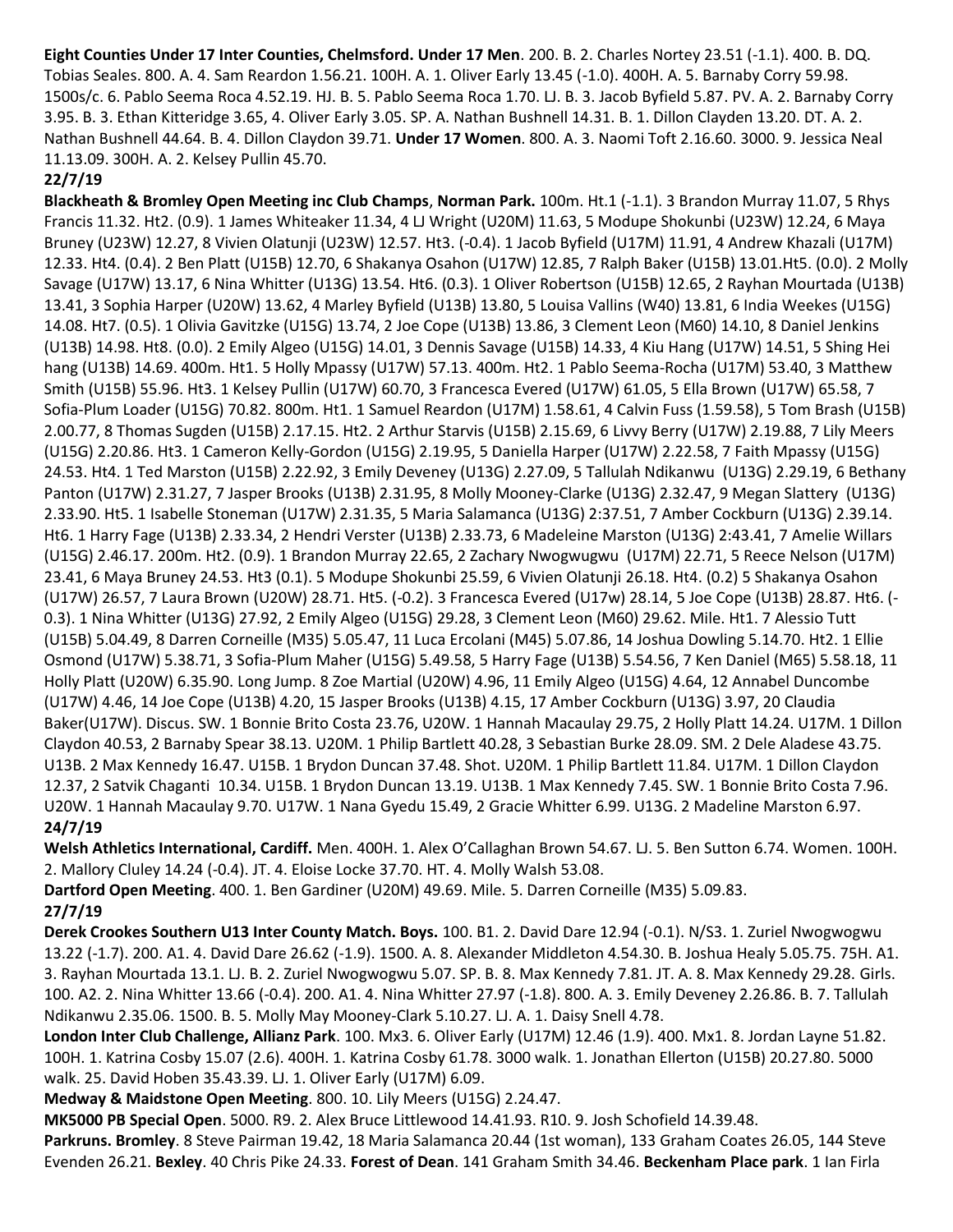18.06, 5 Clayton Aves 19.07. 78 William Slack 26.08. **Bournemouth**. 121 Peter Hamilton 23.53. **Wolverhampton**. 32 Nigel Haffenden 21.22, 50 Sally Haffenden 22.26. **Riddlesdown.** 97 Anne Cilia 29.50. **Burgess park**. 69 James Morris 22.35. **Orpington**. 96 Karen Desborough 34.48. **Homewood**. 30 Zoe Wood 24.38. **Chelmsford Central**. 44 Nick Barber 20.40. **Tollcross, Glasgow**. 14 Jason Meers 23.03. **Seaton.** 1 Robert Perry 17.54, 258 Adrian Perry 38.36. **Tonbridge**. 110 Mark Ellison 25.23. **Dartford.** 32 John Turner 25.27. **Huddinge**. 3 Joseph Georgiadis 19.41. **Exmouth**. 41 Bob Minting 22.33. **Catford**. 35 Barry Wetherilt 24.08. **Foots Cray Meadows**. 42 George Collins 50.07. **Henstridge Airfield**. 5 Thomas Sugden 21.07. **Littlehampton Prom**. 12 Rob Brown 21.36. **Kingdom**. 20 James Unwin 24.15, 57 James Perry 34.57. **Uckfield**. 62 Mick Keene 30.06, 63 Jess Keene 30.07. **Bethlem Royal Hospital**. 12 Ian Montgomery 21.29, 17 Ted Marston 22.27, 18 Luigi Arcuri 23.40, 26 Mike Simms 24.24, 31 Iain Swatton 25.12, 39 Zoe Kingsmell 26.34, 52 Sally Smith 28.38, 57 Jackie Montgomery 28.56, 59 Madeleine Marston 29.13, 76 Andy Kingsmell 32.51. **27-28/7/19**

**CAU Inter County Championships (inc England Athletics Championships), Manchester**. Men. 400. P2. DQ. Prince Reid. 110H. 6. Reece Young 14.75 (-0.5). Ht2. 4. Reece Young 14.71 (0.4). TJ. 2. Jonathan Ilori 15.72. Women. 400. 8. Krystal Galley 55.87. Ht1. 4. Krystal Galley 55.90. 100H. 6. Anastasia Davies 13.95 (-0.8). Ht3. 3. Anastasia Davies 13.98 (-0.4), 5. Mallory Cluley 14.40. 400H. SF2. 5. Alex Hill 62.69. Ht4. 4. Alex Hill 62.23. HJ. 4. Deborah Martin 1.71. LJ. 3. Sarah Abrams 5.95. TJ. 3. Zara Asante 12.68. JT. 8. Bekah Walton 42.34.

#### **28/7/19**.

**UK Athletics Youth Development League, Upper, South, Premier, Norman Park. Under 20 Men.** 100. A. 2. Kyle Reynolds-Warmington 11.14 (-0.5). B. 1. Jak Mensah 11.07 (0.0). N/S. Chizute Ogbedeh 11.30 (0.3). 200. A. 1. Ethan Brown 21.85 (- 0.4). B. 1. Matthew Knight 22.31 (0.0). N/S. Chizute Ogbedeh 22.82 (0.0), Zac Nwogwugwu 23.03 (-0.7). 400. A. 3. Myles Xavier 50.77. B. 2. Ben Sutton 53.82. 800. A. 2. Matthew Francis 2.00.07. B. 5. George Collins 2.44.65. 1500. A. 5. Coleman Corry 4.57.14. B. -. 3000. A. Matthew Francis 9.02.44. B. 3. George Collins 12.55.78. 110H. A. 1. Alex O'Callaghan Brown 15.04 (0.7). B. 1. Theo Adesina 15.49 (0.7). 400H. A. 1. Alex O'Callaghan Brown 54.85. B. 1. Sebastian Burke 67.78. 2000 s/chase. A. 1. Lewis Mills 6.15.54. B. -. HJ. A. 1. Kelechi Aguocha 2.10. B. 1. Theo Adesina 1.75. LJ. A. 1. Ben Sutton 6.52. B. 1. Miles Xavier 6.20. TJ. A. 3. Josh Gbagbo 12.53. B. -. PV. A. 4. Sam Reardon 2.75. B. -. SP. A. 2. Theo Adesina 12.55. B. -. DT. A. 2. Philip Bartlett 41.52. B. 2. Sam Illsley 36.46. N/S. Andre Brown 27.76. JT. A. 4. Coleman Corry 36.03. B. 3. Charlie Short 23.43. HT. A. 2. Sam Illsley 53.51. B. 3. Charlie Short 37.09. N/S. Satvik Chaganti 26.39. 4x100. 1. B&B (Chizute Ogbedeh, Jak Mensah, Matthew Knight, Theo Adesina) 42.22. 4x400. 1. B&B (Matthew Knight, Myles Xavier, Alex O'Callaghan Brown, Ethan Brown) 3.25.73. **Under 20 Women**. 100. A. 5. Funminiyi Olajide 12.69 (0.2). B. 5. Mhairi Brooks 13.26 (-0.4). N/S. Ofejiro Otomewo 13.11 (-0.5). 200. A. 5. Holly Mpassy 25.72 (-0.1). B. 3. Shakanya Osahon 26.60 (-0.3). 400. A. 4. Grace Scopes 59.79. B. -. 800. A. 1. Yasmin Austridge 2.14.86. B. 2. Maddalena Mastrolonardo 2.27.76. 1500. A. 2. Isabelle Stoneham 4.57.65. B. 1. Maddalena Mastrolonardo 5.50.70. 3000. A. 1. Millie Smith 10.40.59. B. 1. Amy Leach 11.02.01. 100H. A. 4. Holly Platt 17.49. B. -. 400H. A. 2. Grace Scopes 65.06. B. -. 1500s/chase. A. 3. Holly Platt 6.38.50. B. -. HJ. A. 2. Funminiyi Olajide 1.60. B. -. LJ. A. 2. Jade Oni 5.13. B. -. TJ. A. -. B. -. PV. A. 4. Eleanor Barrett 2.90. B. 2. Holly Platt 2.80. SP. A. 2. Hannah MacAulay 10.83. B. -. DT. A. 1. Hannah MacAulay 43.19. B. 1. Molly Walsh 20.74. JT. A. 1. Eloise Locke 37.30. B. 1. Holly Platt 21.21. HT. A. 1. Molly Walsh 52.58. B. 1. Hannah MacAulay 25.50. 4x100. 2. B&B (Mhairi Brooks, Achieng Oneko, Eve Ward, Grace Scopes) 49.16. 4x400. 4. B&B (Yasmin Austridge, Maddamena Mastrolonardo, Grace Scopes, Holly Platt) 4.19.62. **Under 17 Men**. 100. A. 2. Zac Nwogwugwu 11.07. B. 2. Oliver Briars 11.43. 200. A. 1. Jeriel Quainoo 21.73 (- 0.2). B. 6. Nathan Huggins 24.75. 400. A. 2. Reece Nelson 51.70. B. -. 800. A. -. B. -. 1500. A. Sam Reardon 4.24.57. B. -. 3000. A. 2. Tom Brash 9.18.88. B. -. 100H. A. -. B. -. 400H. A. -. B. -. 1500s/c. A. -. B. -. HJ. A. -. B. -. LJ. A. 6. Andrew Khazali 4.96. B. -. TJ. A. 5. Abdul Rahim 11.77. B. 2. Andrew Khazali 11.59. PV. A. 1. Barnaby Corry 3.95. B. -. SP. A. 3. Dillon Claydon 13.05. B. 3. Satvik Chaganti 9.65. DT. A. 1. Dillon Claydon 41.39. B. -. JT. A. 5. Dillon Claydon 32.77. B. -. HT. A. 3. Andre Brown 24.82. B. -. 4X100. 3. B&B (Nathan Huggins, Jeriel Quainoo, Oliver Briars, Zac Nwogwugwu) 43.05. 4x400. 2. B&B (Reece Nelson, Oliver Briars, Barnaby Corry, Sam Reardon) 3.32.52. **Under 17 Women**. 100. A. 1. Tianna Haynes 12.51 (-0.3). B. 2. Achieng Oneko 12.95 (-0.4). B. 3. Tianna Haynes 26.32 (-0.7). B. 2. Ofejiro Otomewo 26.39 (0.1). 300. A. 1. Holly Mpassy 40.50. B. 2. Francesca Evered 44.65. 800. A. 4. Ellie Dolby 2.22.11. B. 3. Isabelle Stoneham 2.28.45. 1500. A. 3. Ailhbe Barnes 5.04.70. B. 2. Bethany Panton 5.19.27. 3000. A. 2. Anwen Thomas 10.35.21. B. 1. Zoe White 11.46.58. 80H. A. 5. Ruby Bridger 12.19 (0.1). B. 1. Shakanya Osahon 12.08 (-0.5). 300H. A. 6. Kiu Hang 56.16. B. -. 1500s/c. A. -. B. -. HJ. A. 3. Ruby Bridger 1.50. B. 1. Akeiyla Robinson-Pascal 1.35. LJ. A. 3. Ruby Bridger 4.73. B. 1. Claudia Baker 4.62. TJ. A. -. B. -. PV. A. 4. Achieng Oneko 2.00. B. -. SP. A. Nana Gyedu 14.95. B. -. DT. A. -. B. -. JT. A. 5. Ruth Chappell 25.70. B. -. HT. A. -. B. -. 4X100. 2. B&B (Shakanya Osahon, Tianna Haynes, Ofejiro Otomewo, Holly Mpassy) 48.75. 4x300. 1. B&B (Francesca Evered, Shakanya Osahon, Ellie Dolby, Holly Mpassy) 2.50.64. Match. 1. Shaftesbury Barnet 688.5, 2. B&B 688, 3. Reading 576, 4. Crawley 568.5, 5. Havering 536.5, 6. Windsor Slough Eton & Hounslow 517.5. Final Standings. 1. B&B 22 (3028.5), 2. Shaftesbury Barnet 2 (2951.5), 3. Windsor Slough Eton & Hounslow 13 (2386.5), 4. Reading 10 (2006.5), 5. Crawley 9 (2071.5), 6. Havering 8 (2031.5).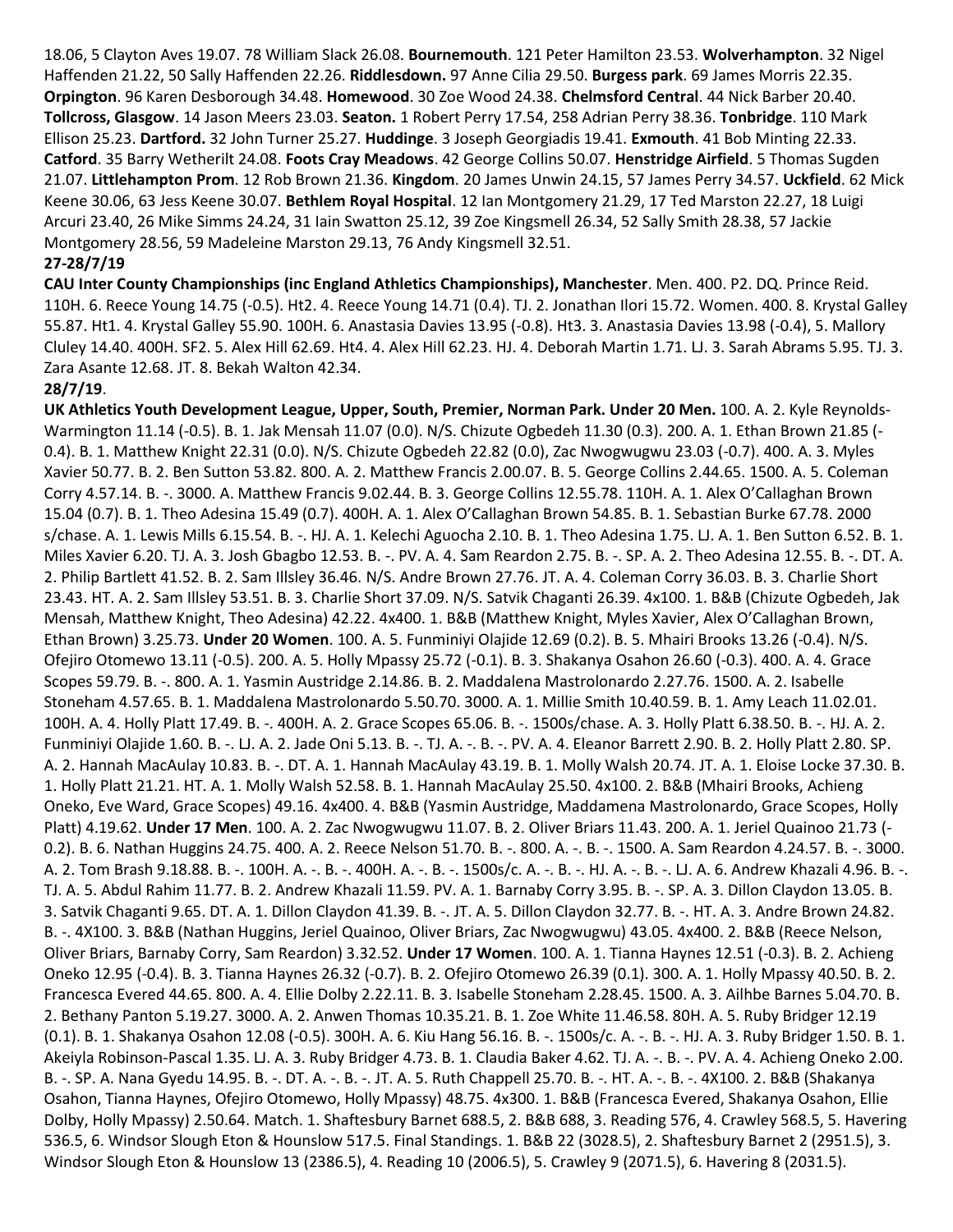#### **31/7/19**

**Club One Hour Run, Norman Park**. 1 Paul Kerekgyarto 14.200km, 2 Steve Pairman 14.050km, 3 Steve Evenden 13.870km, 4 Stuart Cullan 12.600km, 5 Luigi Arcuri 12.125km, 6 Mark Ellison 12.044km, 7 George Collins 11.025km, 8 Zoe Kinsmell 10.775km.

#### **100 years ago in 1919**



To those whose boys have come safely through all: "Our hearty felicitations, and we joy in their gladness."

#### Editorial.

We must express our regret at having to partially<br>guess things for the *Gasette* this month. The fact is, the<br>Editor has been away on business for three weeks, and is<br>still absent. When he returns to for three weeks, and i still absent. When he returns to Town he is bent on a standard and hopes to spot Ratty either in the "Tartar Frigate" (the fisherman's haunt), the "Albion,"<br>Frigate" (the fisherman's haunt), the "Albion,"<br>or "Grand" upwards. We don't care which, as he is<br>sure to treat us to won't give the name of the place away in case there's a crush, and all bent on the same stunt. It costs a lot to<br>stand a good round just now ! So cheer O everybody,<br>and we'll roast the and we'll toast the coming cross-country season.

#### Gazette Fund.

There is very little to add to the amount given in last month's number, and as we haven't our books with us we must defer official acknowledgment until August number. In meantime, thanks to those who have " donated."

# NOTICE.

#### SUMMER RUN.

Ratty writes to tell us in letter forwarded that " $An$ Evening Run has been fixed up at

THE SWAN, WEST WICKHAM. TUESDAY, JULY 16.

Train, 6.10 p.m. from Cannon Street. Supper at 8.15.<br>We are to see it is " wrote big" in the *Gazette*. Members will need no pressing to put in an appearance at one or both events,

#### Bits.

J. E. Fisher has become a life member.

Our worthy Vice-President, J. Metcalf, writes Ratty<br>from his new address, "Courtlands,"  $\frac{1}{2}$  Farncombe<br>Road, Worthing, enclosing a cheque for *Gaette* Fund,<br>and says: "I shall always be at heart of *all* and says: "I shall always be at home to all pals of the B.H."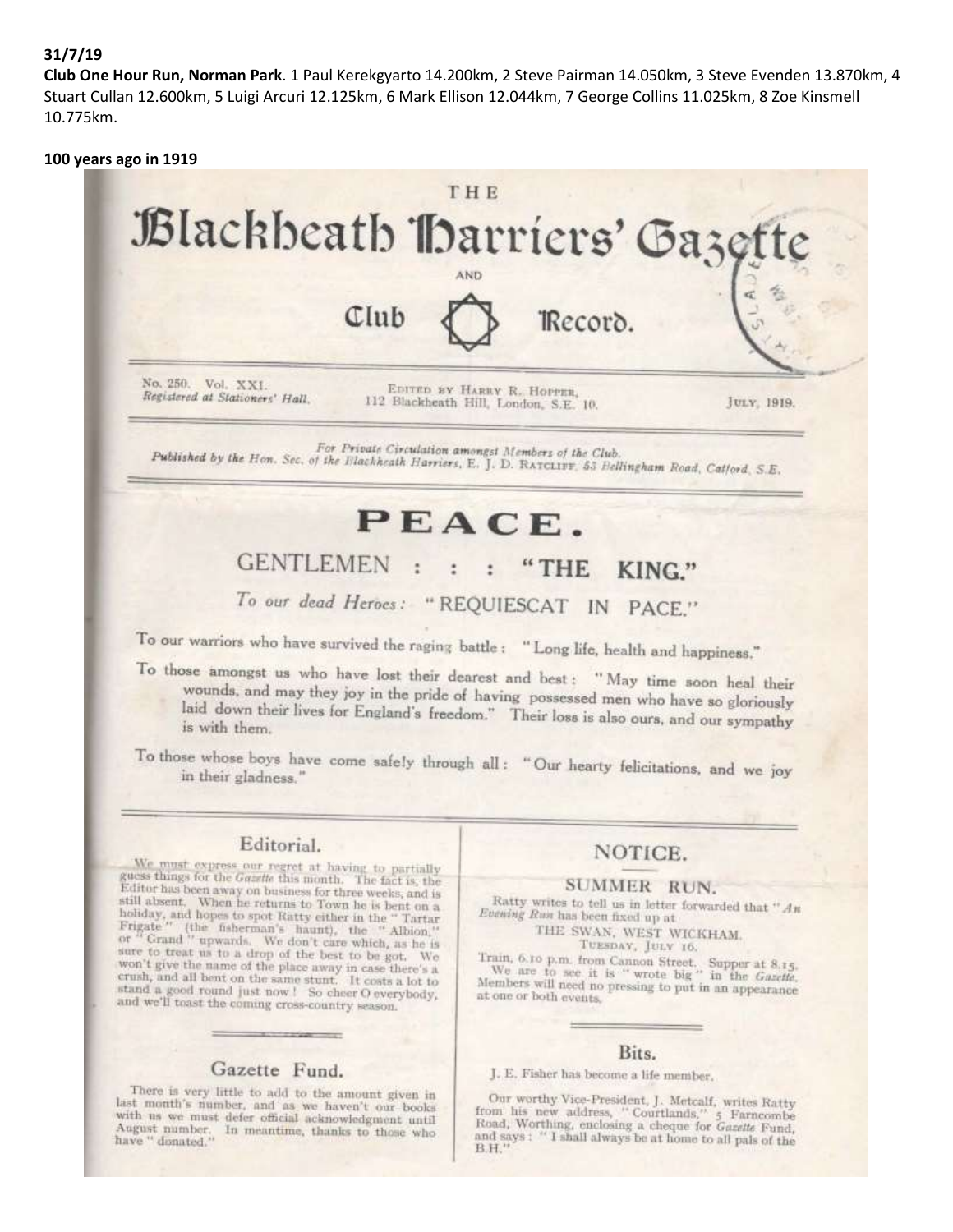The West Wickham Summer run takes place. "A most excellent muster put in an appearance for this revival, as many as 22 turning out over the old well known course, taking Keston Ponds en route, although in a very weedy treacherous condition…. After a most excellent cold spread… a move was made to the railway station, via the Swan bar for a wee final… and by the time Town was reached members had mostly been dropped at stations en route, or forcibly kept from doing so by those wishing for company to the end of their respective journeys."

#### **75 years ago in 1944**.

"It is with profound regret that we have to chronicle the death of another young member in the person of J S Lee who was killed on July 13 whilst on observation duty in Italy… He served abroad in Irak and Egypt before going to Italy leaving this country in 1942. Our deepest sympathy is extended to his wife, and son whom he never saw, as well as to his parents in their grievous loss"

Sydney Wooderson is hospitalized with rheumatic fever. He will be there for four months.

A letter from Peter Johnson full of thanks to the editor and all concerned "who in spite of extra war time duties manage to get THE GAZETTE out to us in fine style. All the time I am reading mine I am as good as in the Clubhouse or trotting around Hayes Common, certainly not sitting in a tent somewhere in North Africa."

" Eric Gleeson, writing from Oflag V11 B says " a long and general drought of smokes' parcels has just ended with 1000 Rhodian and a pound of Cut Bar from the Club. My respiration was likely to return to normal at any time, so you see I'm particularly grateful for this delivery!"

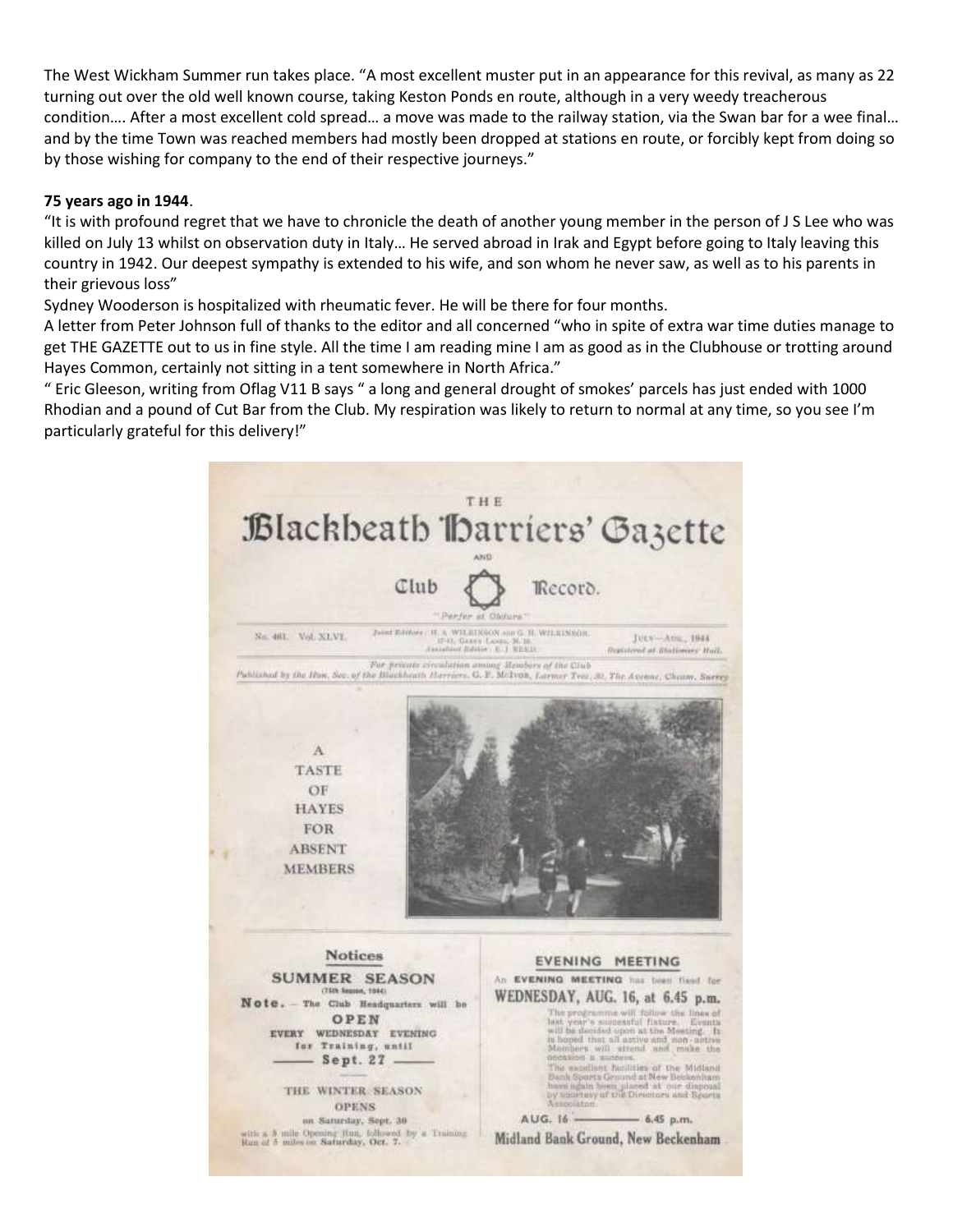"After all his experiences in Italy A. J. Gurney is safely home and writes " I would really like to express my appreciation of the BH POW Fund, and to thank you very much indeed for all the parcels of tobacco and cigarettes that you sent me. Until one has actually had experience of being "behind the wire" one cannot understand what it means to know that the people at home are thinking of you".

#### **50 years ago in 1969**

At the GB v Czechoslovakia International in Brno, Tony Wadhams leaps 16.18 in the triple jump which moves him to third on the UK All time list. It is also a qualifying distance for the European Championships. Clubmate Graham Hamlyn is third with 15.74.

The same weekend Peter Hudson represents England and leaps 7.18 in the long jump to finish in  $2^{nd}$  place in a match against Scotland, Wales & Northern Ireland.

At the Southern Counties Championships there are silver medals for Graham Gower (110H), Peter Hudson (Long Jump) and Graham Hamlyn (Triple Jump).

Bob Richardson wins the Horsham "10" in 50.54.



#### **25 years ago in 1994.**

Julian Golding wins both the 100 (10.52) and 200 (21.05) at the AAAs Under 20 Championships at Bedford. Shani Anderson is second in the womens triple jump with 12.16, while Marvin Bramble is third in the mens triple with 14.66.

Julian is selected for both sprints at the World Championships in Lisbon. He is  $8<sup>th</sup>$  in the 100 and  $5<sup>th</sup>$  in his semi final of the 200. He is then part of the winning 4x100 relay team.

In the British League the Club look set to return to the top flight after finishing second in the third match of the season at Harrow. There are double wins in the 5000 (Darrell Smith and Mark Colpus), shot (Lee Newman and Jason Mulcahy), discus (Lee Newman and Jamie Quarry) and javelin (Peter Yates and Steve Harrison) plus A string wins from Ejike Wodu (100), Paddy Brice (3000 steeplechase).

Jim Day wins the over 60s 100H, High jump and pole vault at the South Of England Vets Championships. At the British Veterans Championships Chris Ellis wins the over 50s discus and Colin Brand the over 55s javelin. Bill Foster wins the Loughborough 10km in 30.01. The Junior mens team virtually secure their fourth successive National title when they finish second in the third match of the season at Telford. They are three points clear with one match remaining. There are double wins in the 3000 (Chris Wada and John Marks), shot (Matt Bundock and Segun Akinjiola) and discus (Emeka Udechuku and Matt Bundock) plus further A string wins for Michael Champion (400), John Marks (2000 s/chase), and the 4x100 quartet of Mensah Elliott, John Skeete, Mark Findlay and Andre Johnson.

*Julian Golding wins the 200 at the Under 20 Champs*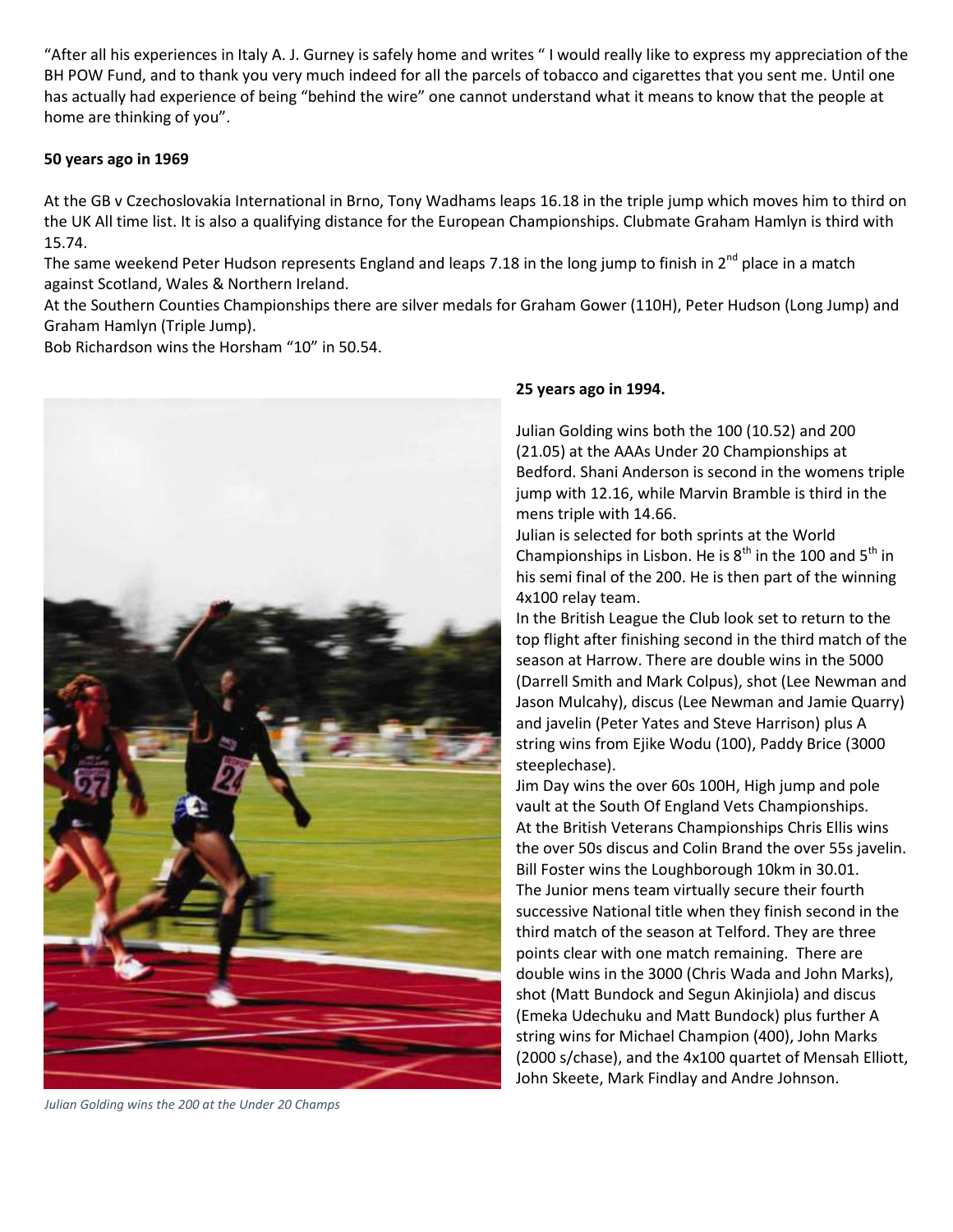

*National Junior League team at Telford. Left to right. John Skeete, Chris Moss, Gin Tang, Mark Findlay, Peter Kane, David Pipe, Sam Bobb, John Marks, Andre Johnson, Michael Champion, Mensah Elliott, David Brazil, Emeka Udechuku, Paul Graham, Ruben Tabares, Jeremy Bradley.*

The Senior Men qualify for the GRE Cup Final finishing second to Haringey in their semi final at Enfield, two points ahead of Cardiff and five clear of Enfield. Individual wins come from Spencer Newport in the steeplechase and Jamie Quarry in the long jump. (Haringey subsequently have points deducted after an athlete fails a drug test which means Blackheath win the match). Bromley Ladies miss out on a place in the Jubilee Cup Final by one point as they finish third in their semi final in Stoke. They have three individual wins, Lisa Thompson (800), Debbi Marti (High Jump) and Myrtle Augee (shot). It is a busy month for Debbi Marti. She wins the high jump at the GB V USA match and the Belgian Champs; is third at the TSB Challenge in Meadowbank; and is second in the Welsh Games.

At the English Schools Championships at Telford in the senior boys age group there are medals for Michael Champion (2<sup>nd</sup> 200), Sam Bobb (3<sup>rd</sup> triple jump) and Matt Bundock (3<sup>rd</sup> discus). In the Intermediate Boys, Emeka Udechuku wins the discus and Sudip Burman Roy the shot. Peter Waterman wins the shot in the Junior Boys age group with Russell Johnson equal third in the 100. All the Club's throws medal winners are coached by Mike Winch.

Emeka Udechuku wins the discus at the Schools Home Countries International in Aberdeen. Sudip Burman Roy is second in the shot.

The Club secure the Kent Vets League title

The Boys Young Athletes team win their 9<sup>th</sup> successive Area title and qualify for the National Final.

The youngsters win the third and fourth rounds of the Kent Boys And Colts League to secure the overall title for the 12<sup>th</sup> year in a row.

# **20 years ago in 1999.**

Julian Golding wins the 200 metres in 20.20 at the AAA's Championships & World Championships Trials. Myrtle Augee wins the shot title with a distance of 17.32.

The Senior men are relegated from the top division of the British League after two last places in the two matches which take place in July. There are A string wins in the second match for Julian Golding (100) and Dave Heath (5000).

However, they qualify for the Cup Final knocking out Birchfield in the process. There are wins for Lash Lashore (100), Joe Mills (800), Mike Skinner (1500), Spencer Newport (5000) and Mensah Elliott (110H).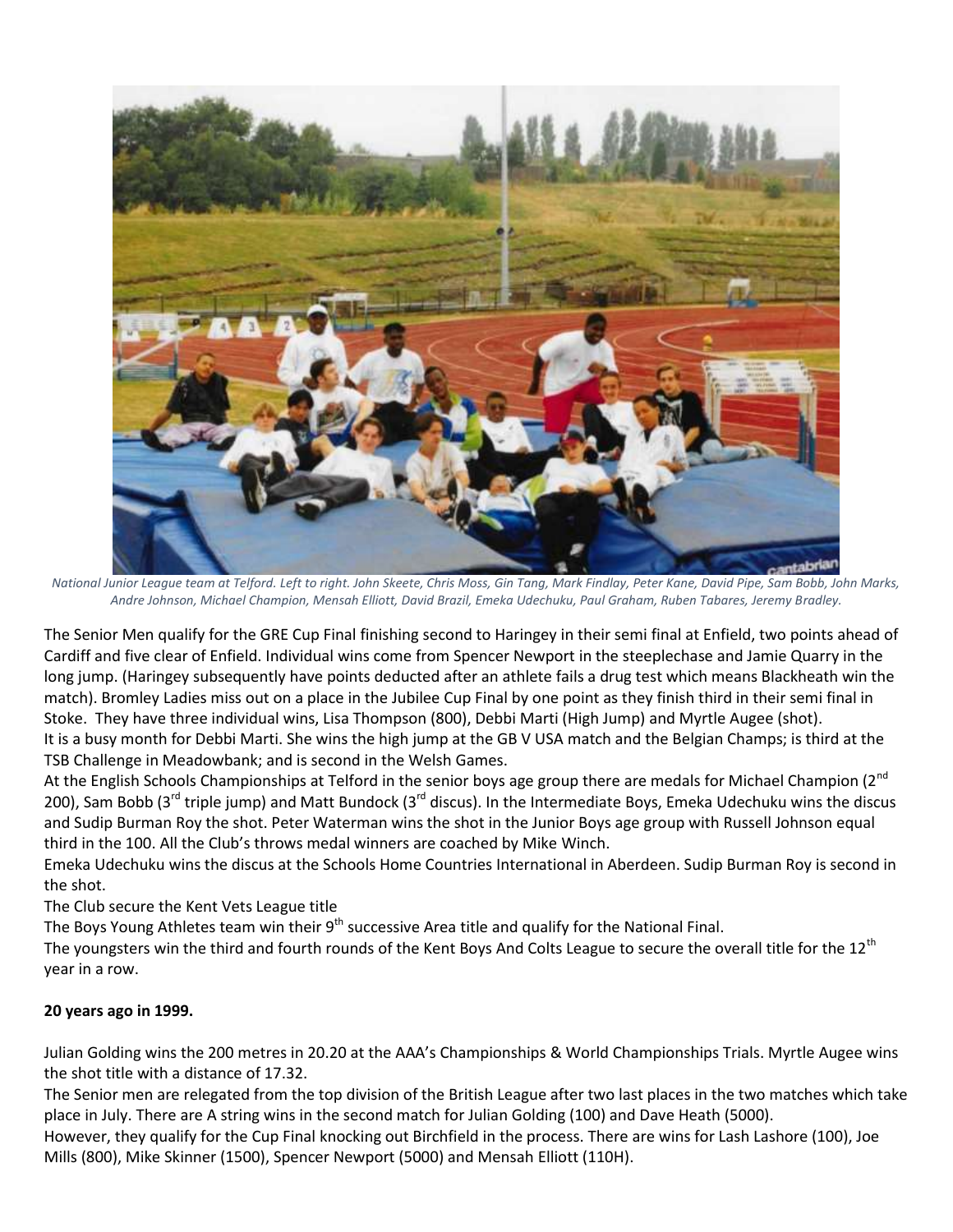Emeka Udechuku and Mark Findlay represent Great Britain at the European Under 23 Championships in Sweden. Emeka is 7<sup>th</sup> in the discus while, after reaching the semi final of the 100, Mark is a member of the winning 4x100 relay team.

Both also represent GB in an under 23 International against France and Spain along with Paul Fisher and Nick Thomas. The Club's athletes win 6 silver and 3 bronze at the AAAs Under 20 and Under 23 championships. In the under 23s Emeka Udechuku is second in the shot and discus and third in the javelin. Nick Thomas is  $2^{nd}$  in the triple jump as is Paul Fisher I the 800. Mark Findlay is 3<sup>rd</sup> in the 100. In the under 20s Nange Ursell is 2<sup>nd</sup> in the 400H, Peter Francis 2<sup>nd</sup> in the triple jump, and under 17 Mark Awanah  $3<sup>rd</sup>$  in the long jump.

At the English Schools Championships at Bury St Edmonds in the Seniors there are silver medals for Katy Porter in the 100 hurdles, Nange Ursell (400H) and Peter Francis (Triple Jump); plus bronze medals for Sam Singer (800), Mohammed Sillah Freckleton (110H) and Jon Lundman (Javelin). Mark Awanah wins the Inter Boys long jump with 6.97 and Anisha Barnaby is second in the Girls 200 metres. Gemma Viney is third in the 3000

Mark Awanah and Anisha Barnaby represent England Schools at the Home Countries International at Carmarthen. Mark Steinle finishes in 4<sup>th</sup> place in the Half Marathon at the World Student Games in Majorca. In temperatures of 38 degrees centigrade he times 64.45.

Blackheath win the Kent Boys & Colts League for the  $17<sup>th</sup>$  year in a row.

Dwayne Grant wins two gold medals at the European Youth Olympics at Esbjerg in Denmark. He is first n the 200 in 21.6 and is also part of the winning 4x100 metre relay team.

Gordon Hickey finishes in 3<sup>rd</sup> place out of 44 athletes in the over 65s shot at the World Veterans Championships in Gateshead He felt he could have thrown further than his 12.82 if the event had been later in the day. Because of the large entry he had to be in the warm up area at 7.20 in the morning.

# **15 years ago in 2004**

Liz Hughes wins the silver medal in the pole vault at the AAAs Championships and Olympic Trials. There are bronze medals for Mike Skinner in the 1500 and Dwayne Grant in the 200.

Dwayne is selected for the GB Olympic team for Athens. He is in the 4x100.

Dave Taylor wins the over 40s 1500 and 5000 at the European Veterans Championships in Aarhus, Denmark. Helen Godsell wins gold in the over 50s 4x400 and also takes bronze in the 200. Allan Williams and Jim Day win silvers in the over 50s and over 70s categories.

The Club's athletes win five gold, five silver and three bronze medals at the English Schools Championships in Gateshead. Four gain International selections and there are four Club Records. Golds go to Amir Williamson (SB Hammer), Rachel Blackie (IG Hammer), Joe Stockton (JB Hammer), James Alaka (JB 100), Shaunagh Brown (JG Discus). Silver medals are won by Alistair Tawanaee (IB Hammer), Richard AlAmeen (JB Hammer), Jade Castell Thomas (IG Triple Jump), Daniel Haque (IB 200), and Serita Solomon (JG 75H). All the hammer medallists are coached by medallists are coached by Mike Davies. Rachel Blackie throw is a Championship best and the first time Mike has coached a Championship record breaker since 1960! Rachel Blackie, Daniel Haque, Jade Castell Thomas and Alistair Tawanaee represent England Schools at the Home Countries International in Chelmsford.

Liz Hughes makes her Great Britain debut in the pole vault at the Norwich Union match in Birmingham. Fabian Collymore represents the GB Under 23 team in a match against Germany and Italy.

The British League team finish third in their final match of the season to save themselves from relegation. The Club win their 4<sup>th</sup> match of the season in the Southern Womens League but remain second as the League is decided on match points.

The under 20 men's and women's teams both qualify for the National Final in September.

# **10 years ago in 2009**

At the English Schools there are golds for Kola Adedoyin (SB triple jump), Andrew Jordan (SB Hammer), Lorraine Ugen (SG Long jump), Ben Hopkins (IB 400H), Samantha Milner (IG Discus). Silvers go to Ben Parkin (IB 400H) and Sabine Effiannayi (IG Shot). Bronze medals are won by Savannah Echel Thompson (SG 400), Christina Moore (SG pole vault) and Tom Benstead (IB 400).

Ben Hopkins, Ben Parkin, Sabine Effiannayi, Samantha Milner and Tom Benstead represent England at the Home Countries Schools International in Antrim.

Funmi Sobodu is part of the GB 4X100 squad who win bronze medals at the European Under 20 Championships in Serbia. Kola Adedoyin (triple jump), Shaunagh Brown (discus) and Lorraine Ugen (long jump) miss out on qualifying for the finals of their events and second claim member Jack Green pulls out of the semi final of the 400 hurdles with an abdominal injury.